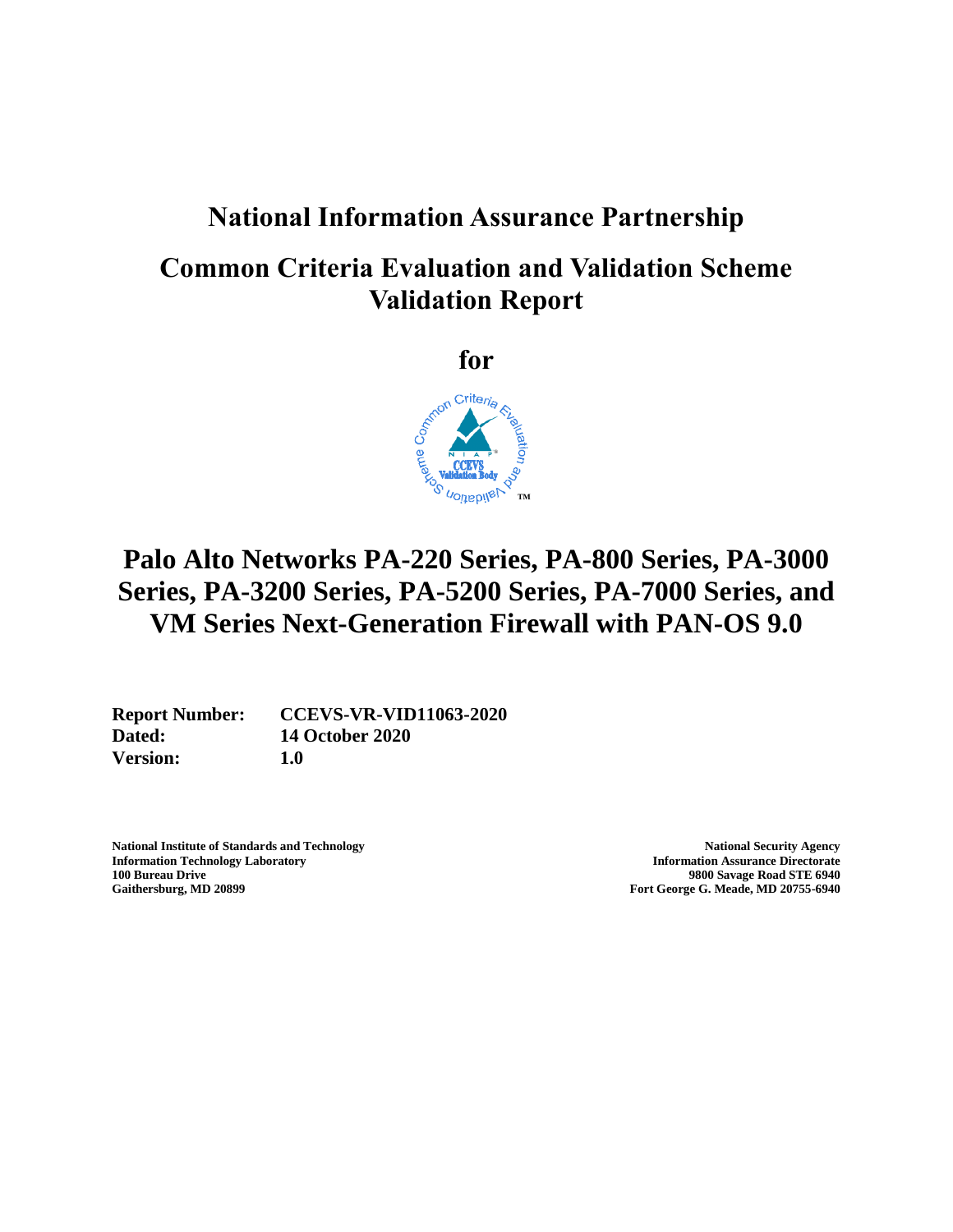# **Acknowledgements**

### **Validation Team**

Jerome Myers, PhD

Marybeth Panock

Kenneth Stutterheim

*The Aerospace Corporation*

### **Common Criteria Testing Laboratory**

Anthony Apted Dawn Campbell Kevin Steiner Pascal Patin Justin Fisher Punit Patel

*Leidos Inc. Columbia, MD*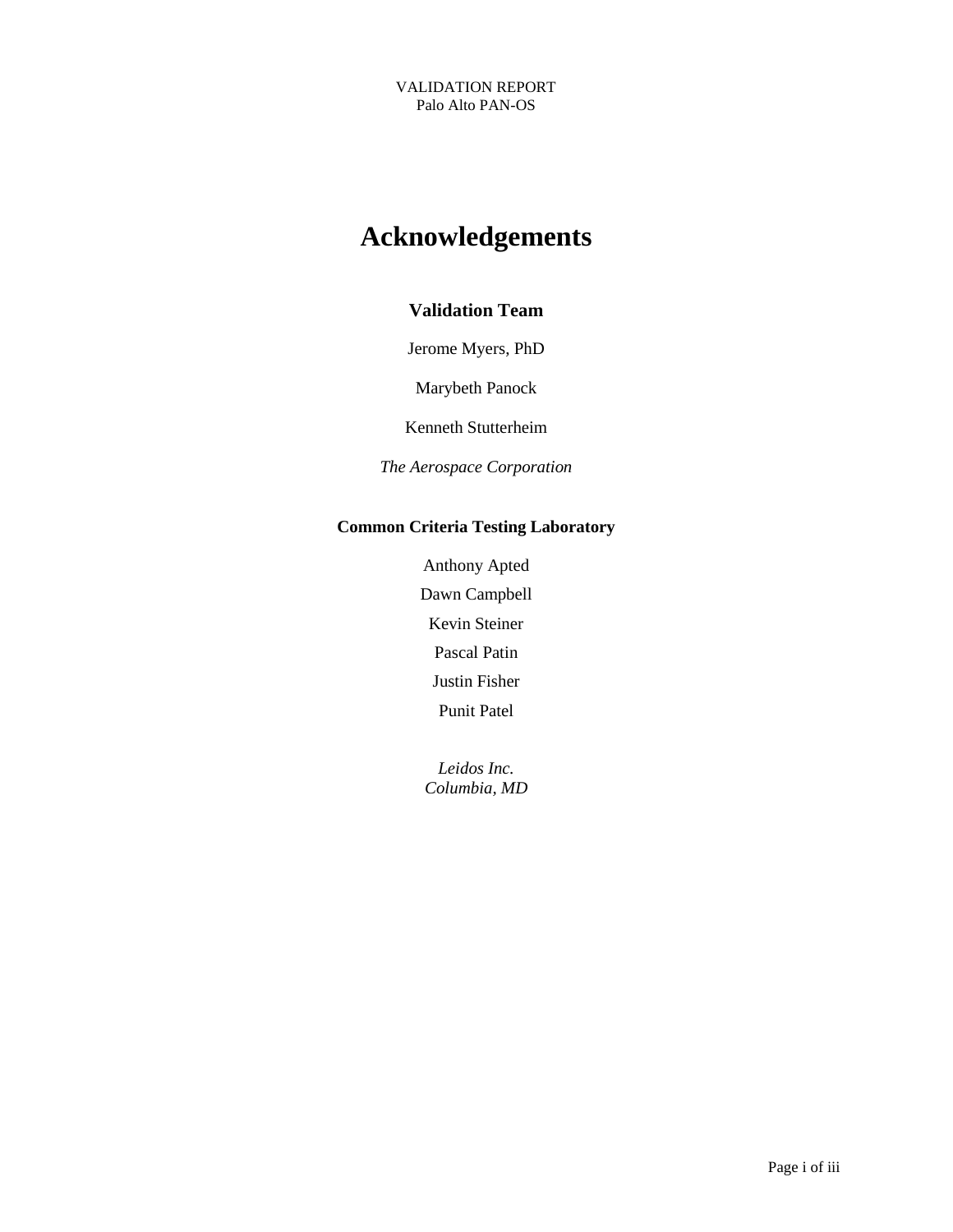# **Table of Contents**

| $\mathbf{1}$<br>$\overline{2}$<br>3 |      |                                                                 |  |
|-------------------------------------|------|-----------------------------------------------------------------|--|
|                                     | 3.1  |                                                                 |  |
|                                     | 3.2  |                                                                 |  |
| $\overline{4}$                      | 3.3  |                                                                 |  |
|                                     | 4.1  |                                                                 |  |
|                                     | 4.2  |                                                                 |  |
|                                     | 4.3  |                                                                 |  |
|                                     | 4.4  |                                                                 |  |
|                                     | 4.5  |                                                                 |  |
|                                     | 4.6  |                                                                 |  |
|                                     | 4.7  |                                                                 |  |
|                                     | 4.8  |                                                                 |  |
|                                     | 4.9  |                                                                 |  |
| 5<br>6<br>7<br>8                    | 4.10 |                                                                 |  |
|                                     | 8.1  |                                                                 |  |
| 8.2                                 |      |                                                                 |  |
| 9                                   | 8.3  |                                                                 |  |
|                                     |      |                                                                 |  |
| 10                                  | 9.2  |                                                                 |  |
|                                     | 10.1 |                                                                 |  |
|                                     | 10.2 |                                                                 |  |
|                                     | 10.3 |                                                                 |  |
|                                     | 10.4 |                                                                 |  |
|                                     | 10.5 | Evaluation of Test Documentation and the Test Activity (ATE) 28 |  |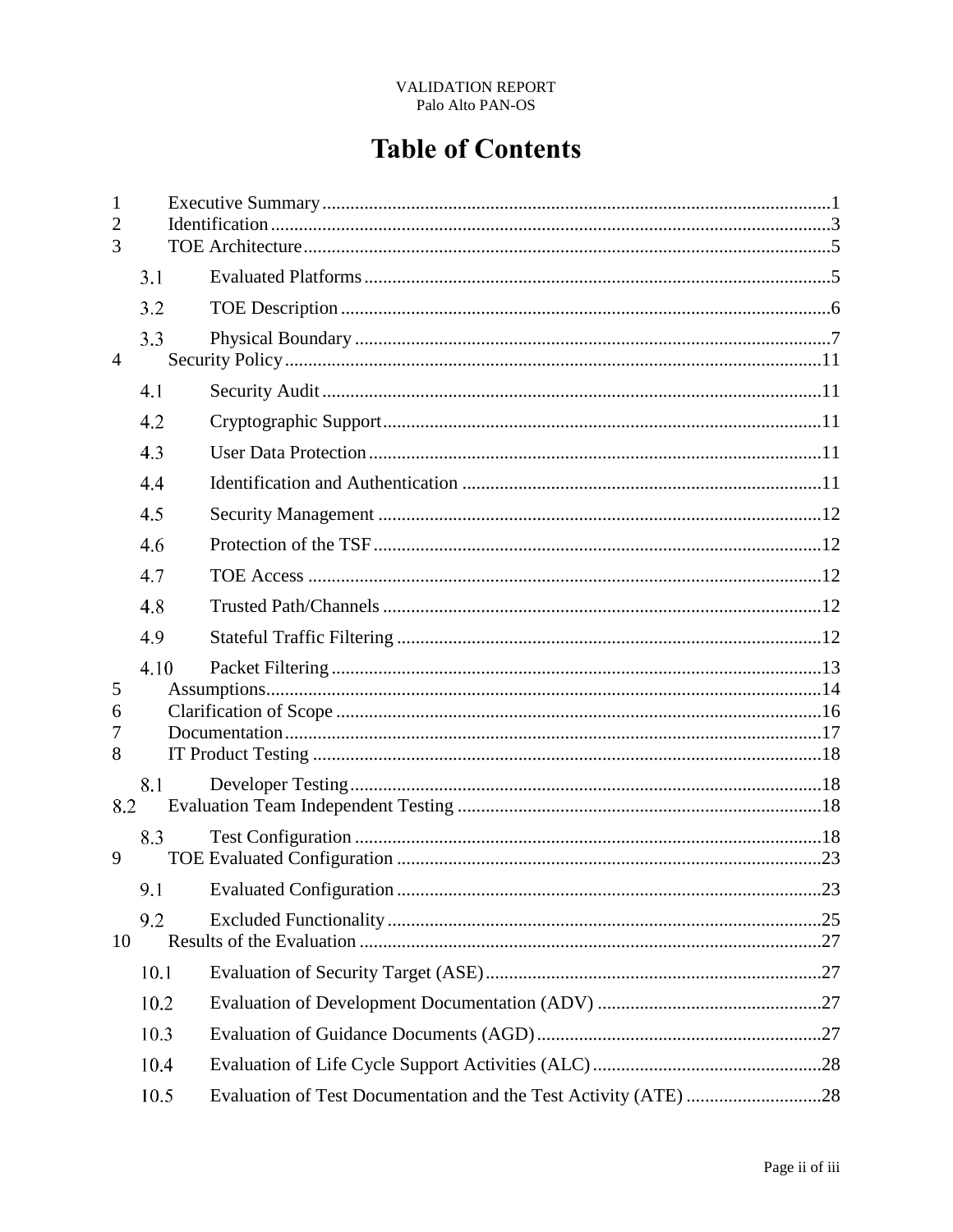# **List of Tables**

# **List of Figures**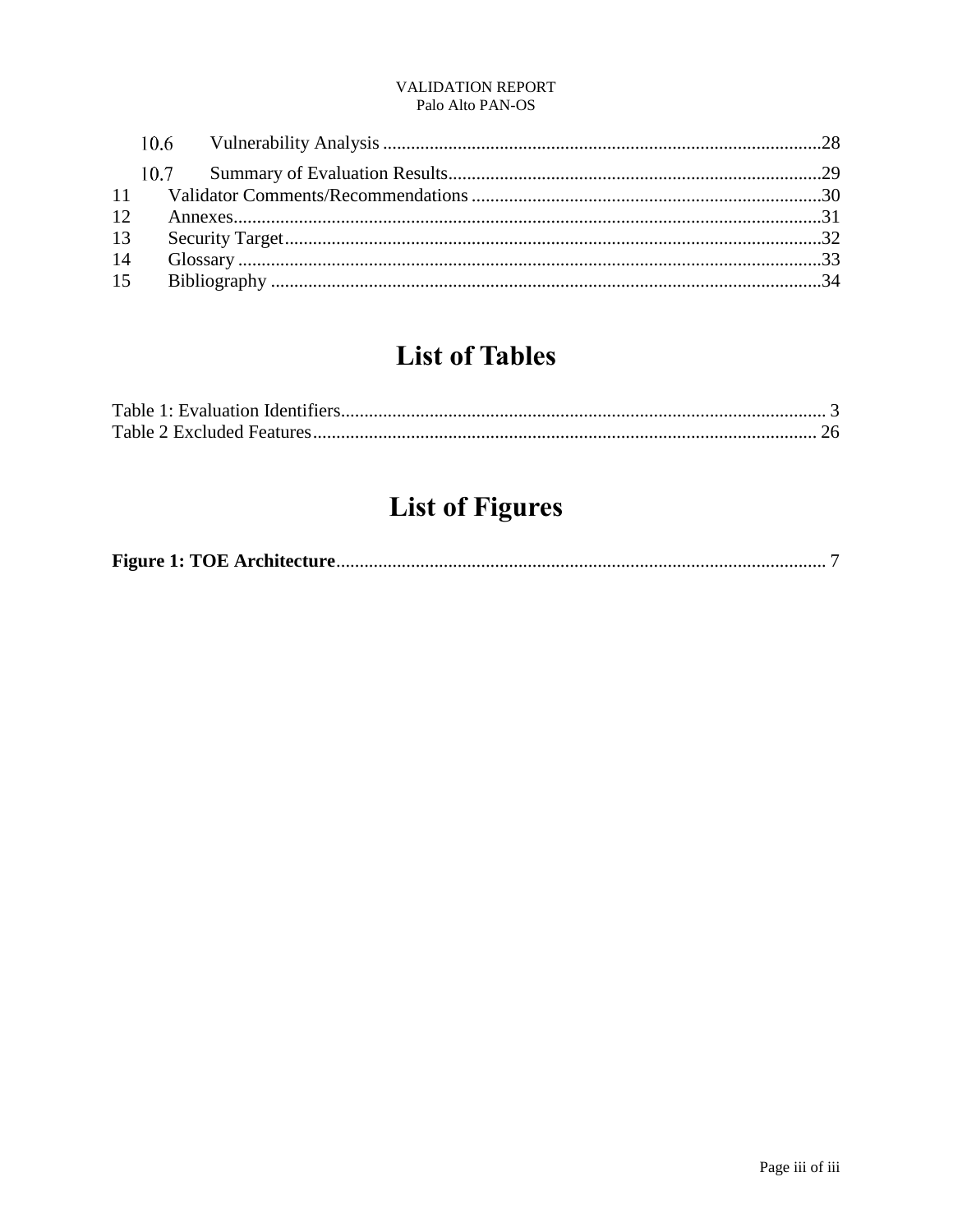## <span id="page-4-0"></span>**1 Executive Summary**

This report documents the National Information Assurance Partnership (NIAP) assessment of the evaluation of Palo Alto Networks PA-220 Series, PA-800 Series, PA-3000 Series, PA-3200 Series, PA-5200 Series, PA-7000 Series, and VM Series Next-Generation Firewall with PAN-OS 9.0 (the Target of Evaluation, or TOE). It presents the evaluation results, their justifications, and the conformance results. This Validation Report is not an endorsement of the TOE by any agency of the U.S. Government and no warranty of the TOE is either expressed or implied.

The evaluation was performed by Leidos Common Criteria Testing Laboratory (CCTL) in Columbia, Maryland, USA, and was completed in October 2020. The information in this report is largely derived from the Evaluation Technical Report (ETR) and associated test report, all written by Leidos. The evaluation determined that the product is:

• Common Criteria Part 2 Extended and Part 3 Conformant,

and

- demonstrates exact conformance to the
	- o collaborative Protection Profile for Network Devices, Version 2.1, September 2018
	- o PP-Module for Stateful Traffic Filter Firewalls Version 1.3 27-September-2019
	- o PP-Module for Virtual Private Network (VPN) Gateways Version: 1.0 2019-09-17

as clarified by all applicable Technical Decisions.

The TOE is the Palo Alto Networks PA-220 Series, PA-800 Series, PA-3000 Series, PA-3200 Series, PA-5200 Series, PA-7000 Series, and VM Series Next-Generation Firewall with PAN-OS 9.0 network device.

The Target of Evaluation (TOE) identified in this Validation Report has been evaluated at a NIAP approved Common Criteria Testing Laboratory using the Common Methodology for IT Security Evaluation (Version 3.1, Rev. 5) for conformance to the Common Criteria for IT Security Evaluation (Version 3.1, Rev. 5). This Validation Report applies only to the specific version of the TOE as evaluated. The evaluation has been conducted in accordance with the provisions of the NIAP Common Criteria Evaluation and Validation Scheme and the conclusions of the testing laboratory in the Evaluation Technical Report are consistent with the evidence provided.

The validation team monitored the activities of the evaluation team, provided guidance on technical issues and evaluation processes, and reviewed the individual work units documented in the Evaluation Technical Report (ETR) and the Assurance Activities Report (AAR). The validation team found that the evaluation showed that the product satisfies all of the functional requirements and assurance requirements stated in the Security Target (ST). The conclusions of the testing laboratory in the evaluation technical report are consistent with the evidence produced. Therefore, the validation team concludes that the testing laboratory's findings are accurate, the conclusions justified, and the conformance results are correct.

The Leidos evaluation team concluded that the product meets the Common Criteria requirements of the collaborative Protection Profile for Network Devices Version 2.1, 24 September- 2018 (NDcPP21), the PP-Module for Stateful Traffic Filter Firewalls Version 1.3 27-September-2019 (MOD\_CPP\_FW\_v1.3), and the PP-Module for Virtual Private Network (VPN) Gateways Version: 1.0 2019-09-17 (MOD\_VPNGW\_v1.0). The technical information included in this report was obtained from the Palo Alto Networks PA-220 Series, PA-800 Series, PA-3000 Series, PA-3200 Series, PA-5200 Series, PA-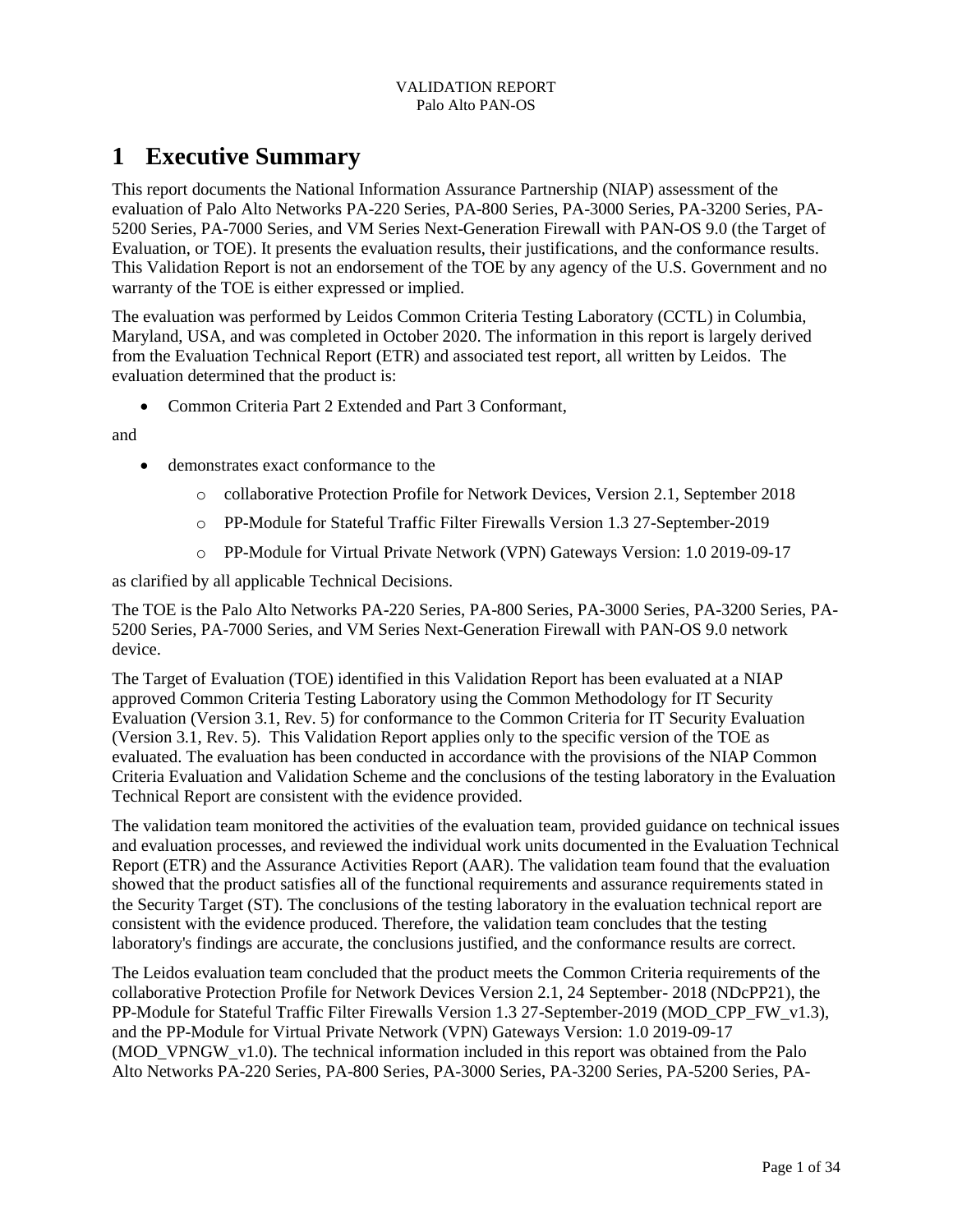7000 Series, and VM Series Next-Generation Firewall with PAN-OS 9.0 Security Target Version: 1.0, September 30, 2020 and analysis performed by the validation team.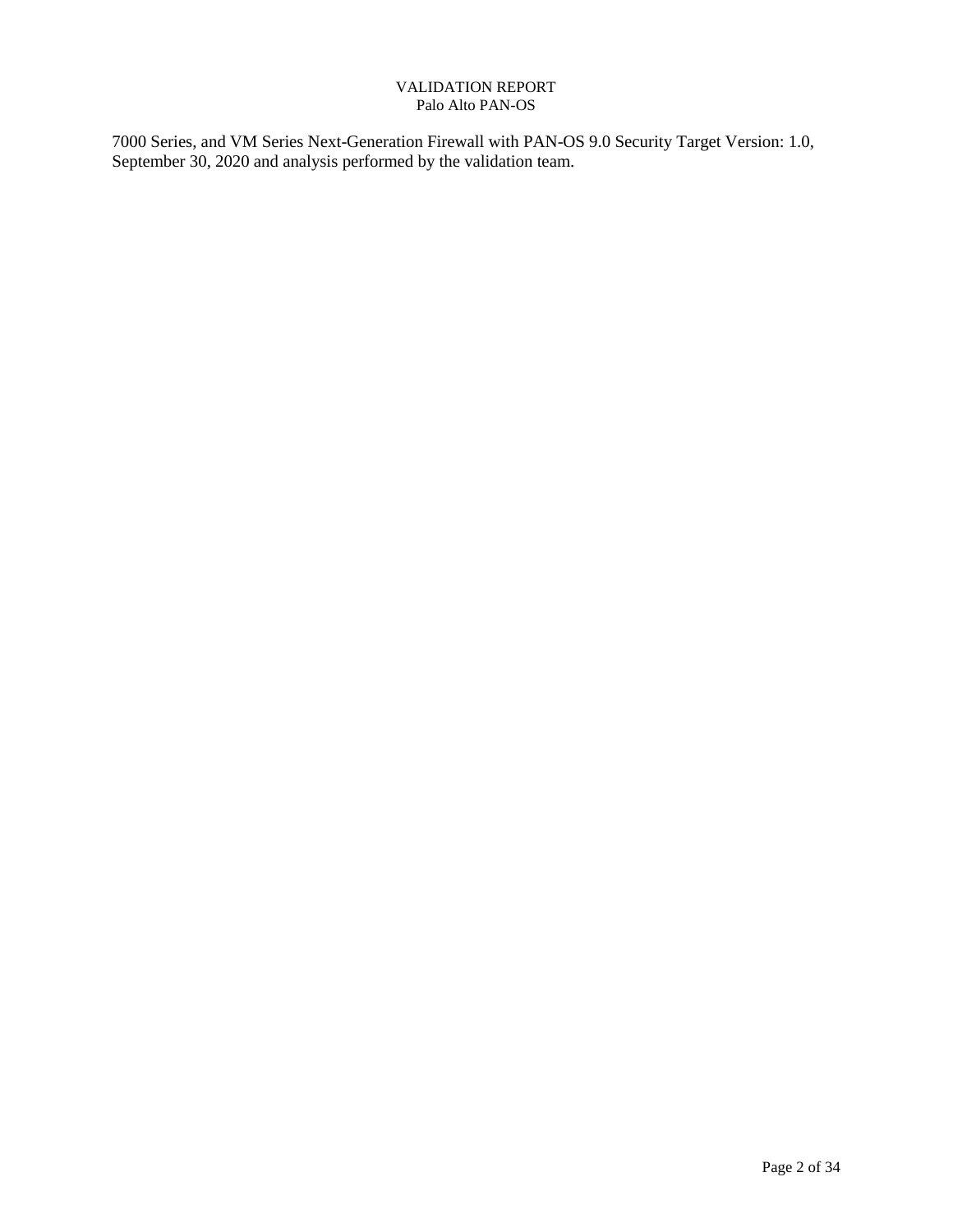## <span id="page-6-0"></span>**2 Identification**

The CCEVS is a joint National Security Agency (NSA) and National Institute of Standards and Technology (NIST) effort to establish commercial facilities to perform trusted product evaluations. Under this program, commercial testing laboratories called Common Criteria Testing Laboratories (CCTLs) use the Common Criteria and Common Methodology for IT Security Evaluation (CEM) to conduct security evaluations, in accordance with National Voluntary Laboratory Assessment Program (NVLAP) accreditation.

The NIAP Validation Body assigns Validators to monitor the CCTLs to ensure quality and consistency across evaluations. Developers of IT products desiring a security evaluation contract with a CCTL and pay a fee for their product's evaluation. Upon successful completion of the evaluation, the product is added to NIAP's Product Compliant List (PCL).

Table 1 provides information needed to completely identify the product, including:

- The Target of Evaluation (TOE): the fully qualified identifier of the product as evaluated.
- The Security Target (ST), describing the security features, claims, and assurances of the product.
- The conformance result of the evaluation.
- The Protection Profile(s) to which the product is conformant.
- The organizations and individuals participating in the evaluation.

### **Table 1: Evaluation Identifiers**

<span id="page-6-1"></span>

| <b>Item</b>                 | Identifier                                                                                                                                                                                                                         |  |
|-----------------------------|------------------------------------------------------------------------------------------------------------------------------------------------------------------------------------------------------------------------------------|--|
| <b>Evaluation Scheme</b>    | United States NIAP Common Criteria Evaluation and Validation<br>Scheme                                                                                                                                                             |  |
| TOE                         | Palo Alto Networks PA-220 Series, PA-800 Series, PA-3000 Series,<br>PA-3200 Series, PA-5200 Series, PA-7000 Series, and VM Series Next-<br>Generation Firewall with PAN-OS v9.0                                                    |  |
| <b>Protection Profiles:</b> | collaborative Protection Profile for Network Devices, Version 2.1,<br>24 September 2018                                                                                                                                            |  |
|                             | PP-Module for Stateful Traffic Filter Firewalls, Version 1.3, 27<br>$\bullet$<br>September 2019                                                                                                                                    |  |
|                             | PP-Module for Virtual Private Network (VPN) Gateways, Version<br>$\bullet$<br>1.0, 17 September 2019                                                                                                                               |  |
| <b>Security Target</b>      | Palo Alto Networks PA-220 Series, PA-800 Series, PA-3000 Series,<br>PA-3200 Series, PA-5200 Series, PA-7000 Series, and VM Series Next-<br>Generation Firewall with PAN-OS 9.0 Security Target Version: 1.0,<br>September 30, 2020 |  |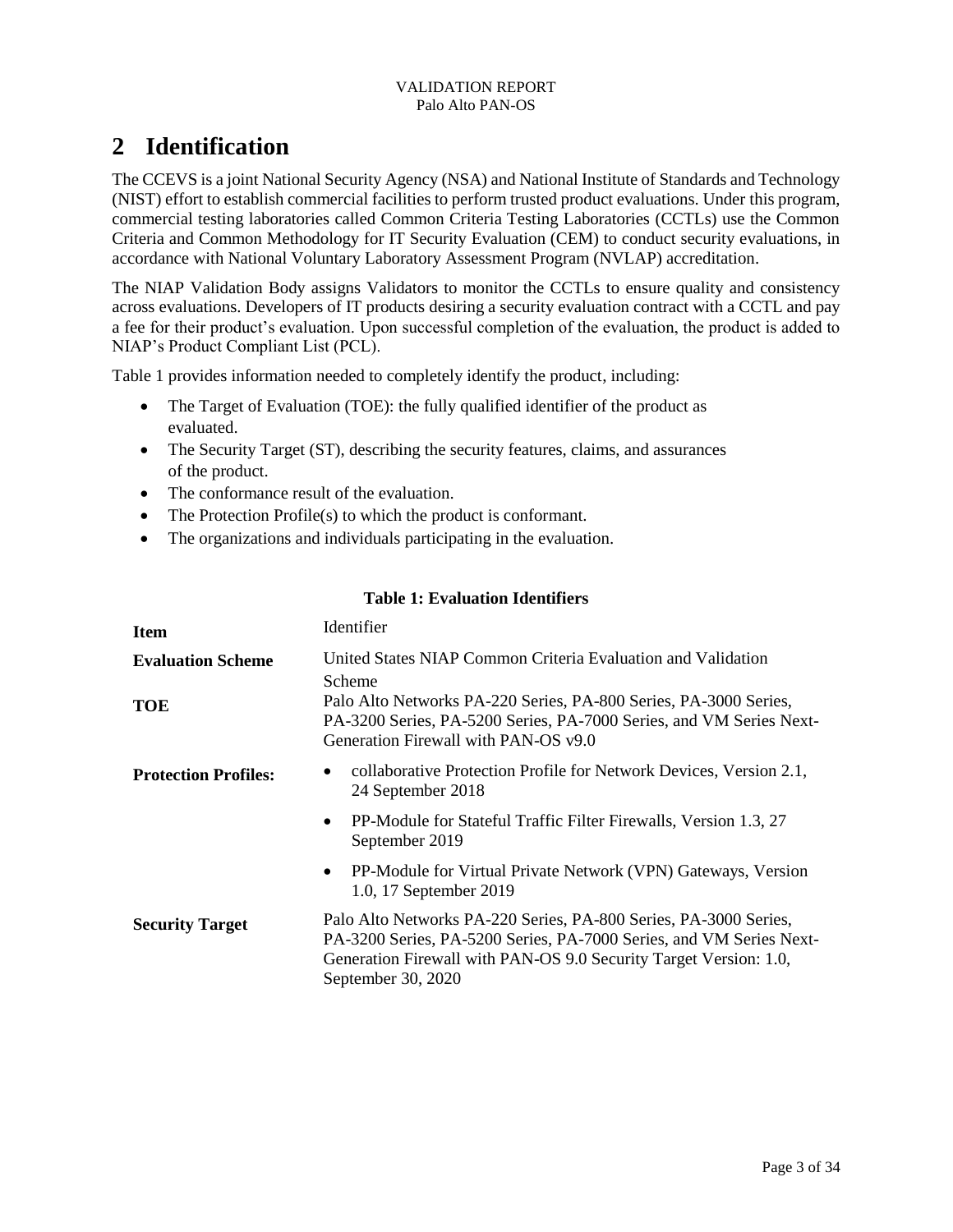| <b>Evaluation Technical</b><br><b>Report</b>        | Evaluation Technical Report for Palo Alto Networks PA-220<br>$\bullet$<br>Series, PA-800 Series, PA-3000 Series, PA-3200 Series, PA-5200<br>Series, PA-7000 Series, and VM Series Next-Generation Firewall<br>with PAN-OS v9.0 Part 1 (Non-Proprietary) Version: 1.0,<br>September 30, 2020 [ETR-NP-P1]<br>Evaluation Technical Report for Palo Alto Networks PA-220<br>$\bullet$<br>Series, PA-800 Series, PA-3000 Series, PA-3200 Series, PA-5200<br>Series, PA-7000 Series, and VM Series Next-Generation Firewall<br>with PAN-OS v9.0 Part 2 (Palo Alto Networks Proprietary) ETR<br>Version: 1.0, September 30, 2020 [ETR-Prop-P2] |
|-----------------------------------------------------|-----------------------------------------------------------------------------------------------------------------------------------------------------------------------------------------------------------------------------------------------------------------------------------------------------------------------------------------------------------------------------------------------------------------------------------------------------------------------------------------------------------------------------------------------------------------------------------------------------------------------------------------|
| <b>CC Version</b>                                   | Common Criteria for Information Technology Security Evaluation,<br>Version 3.1, Revision 5                                                                                                                                                                                                                                                                                                                                                                                                                                                                                                                                              |
| <b>Conformance Result</b>                           | CC Part 2 Extended and CC Part 3 Conformant                                                                                                                                                                                                                                                                                                                                                                                                                                                                                                                                                                                             |
| <b>Sponsor</b>                                      | Palo Alto Networks, Inc.                                                                                                                                                                                                                                                                                                                                                                                                                                                                                                                                                                                                                |
| <b>Developer</b>                                    | Palo Alto Networks, Inc.                                                                                                                                                                                                                                                                                                                                                                                                                                                                                                                                                                                                                |
| <b>Common Criteria</b><br><b>Testing Lab (CCTL)</b> | Leidos                                                                                                                                                                                                                                                                                                                                                                                                                                                                                                                                                                                                                                  |
| <b>CCEVS Validators</b>                             | Jerome Myers, PhD<br>Marybeth Panock<br>Kenneth Stutterheim                                                                                                                                                                                                                                                                                                                                                                                                                                                                                                                                                                             |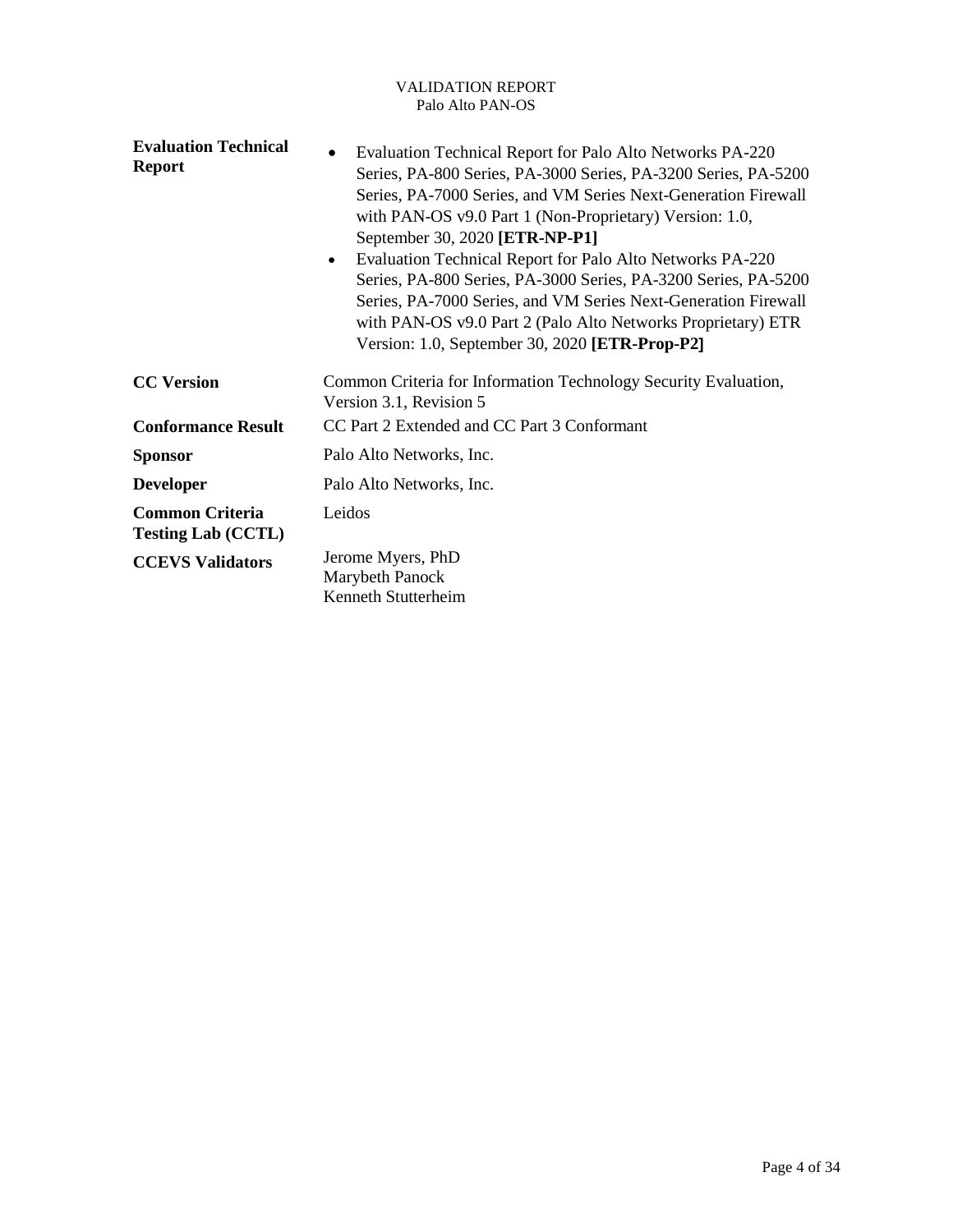## <span id="page-8-0"></span>**3 TOE Architecture**

Note: The following architectural description is based on the description presented in the Security Target.

## <span id="page-8-1"></span>**Evaluated Platforms**

The TOE comprises two main subsystems—the control plane and the data plane. The control plane provides system management functionality while the data plane handles all data processing on the network. The TOE relies on the User Identification Agent installed on a separate dedicated PC in the operational environment to retrieve user-specific information that is uses for policy enforcement.

The control plane includes a dual core CPU, with dedicated memory and a hard drive for local log, configuration, and software storage. The data plane includes three components—the network processor, the security processor, and the stream signature processor—each with its own dedicated memory and hardware processing

The list of evaluated product details can be found in the Security Target, Table 1, Section 2.2.1, p.14. These models can be grouped into the following sets:

- 1. PA-220 series
	- a. PA-220
	- b. PA-220R
- 2. PA-800 series
	- a. PA-820
	- b. PA-850
- 3. PA-3000 series
	- a. PA-3020
	- b. PA-3050
	- c. PA-3060
- 4. PA-3200 series
	- a. PA-3220
	- b. PA-3250
	- c. PA-3260
- 5. PA-5200 series
	- a. PA-5220
	- b. PA-5250
	- c. PA-5260
	- d. PA-5280
- 6. PA-7000 series
	- a. PA-7050
	- b. PA-7080
- 7. VM-series
	- a. VM-50
	- b. VM-100
	- c. VM-200
	- d. VM-300
	- e. VM-500
	- f. VM-700
	- g. VM-1000-HV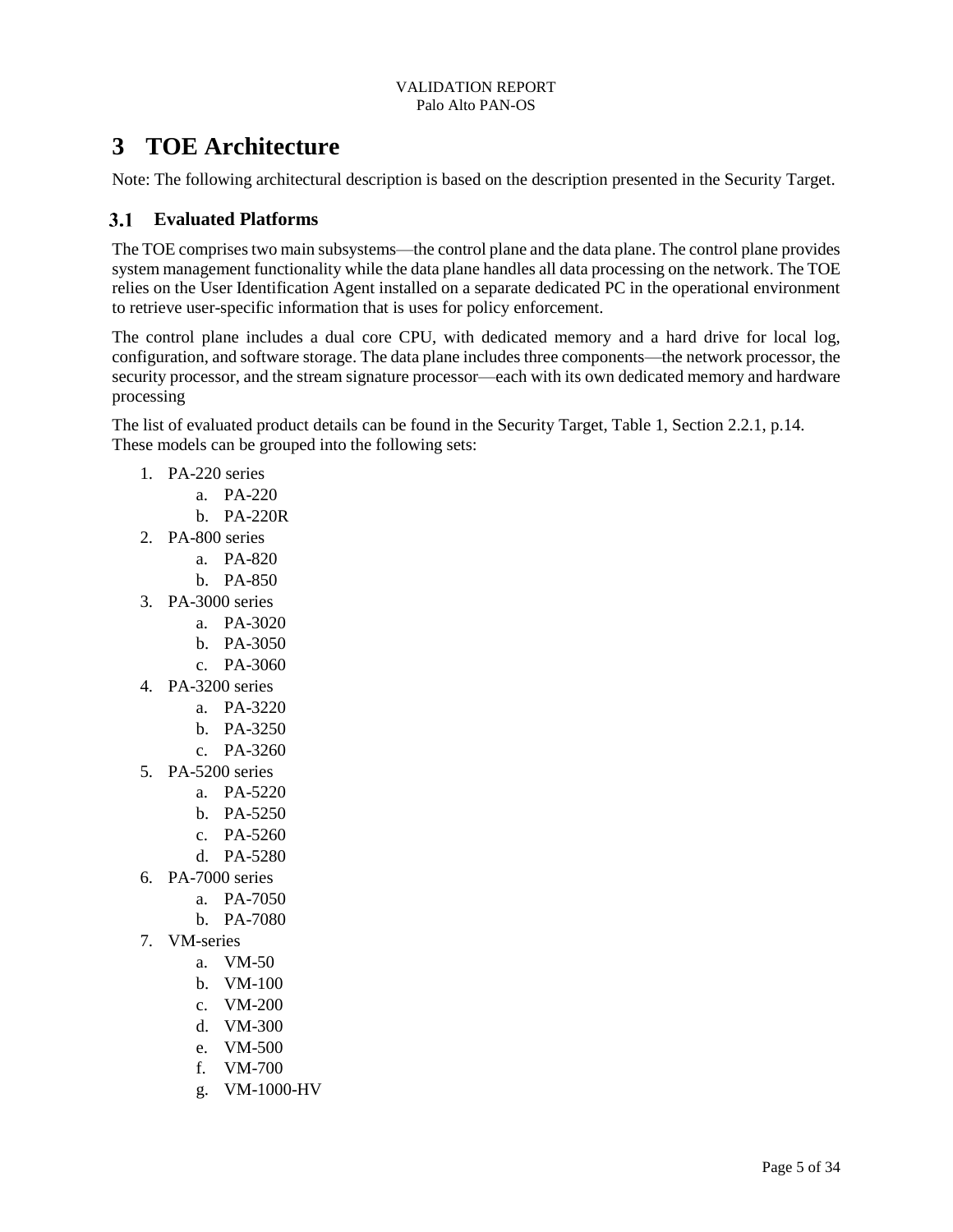## <span id="page-9-0"></span>**TOE Description**

The functionality provided by each of the subsystems is as follows:

### **Control Plane**

The control plane provides all device management functionality, including:

- o All management interfaces—supports both direct and remote connection for the web-based GUI/API and CLI using SSH.
- o Configuration management of the device, such as controlling the changes made to the device configuration, as well as the compilation and pushing to the dataplane of a configuration change
- o Logging infrastructure for traffic, threat, alarm, configuration, and system logs
- o Administration controls, including administrator authentication and audit trail information for administrators logging in, logging out, and configuration changes
- o Interactions with the UIA to retrieve the user-to-IP address mapping information that is used with policy enforcement.

### **Data Plane**

The data plane provides all data processing and security detection and enforcement, including:

- o All networking connectivity, packet forwarding, switching, routing, and network address translation
- o Application identification, using the content of the applications, not just port or protocol
- o Application decoding, threat scanning for all types of threats and threat prevention
- o Policy lookups to determine what security policy to enforce and what actions to take, including logging
- o Denial of Service (DoS) protection including TCP Sync flooding attack
- o Logging, with all logs sent to the control plane for processing and storage.

#### **VM-Series**

The VM-Series on specified hardware provides the exact same next-generation firewall and advanced threat prevention features that are available in the physical form factor appliances, allowing an administrator to safely enable applications flowing into, and across private, public and hybrid cloud computing environments.

Each VM-Series virtual appliance in its evaluated configuration is installed on a hardware platform that includes a VMware, Linux KVM or Microsoft Hyper-V hypervisor and an Intel Core or Xeon processor based on the Ivy Bridge, Haswell, or Broadwell microarchitectures that implement Intel Secure Key, and Network Interface Controllers supported by the server.

The following diagram depicts both the hardware and software architecture of the next-generation firewall.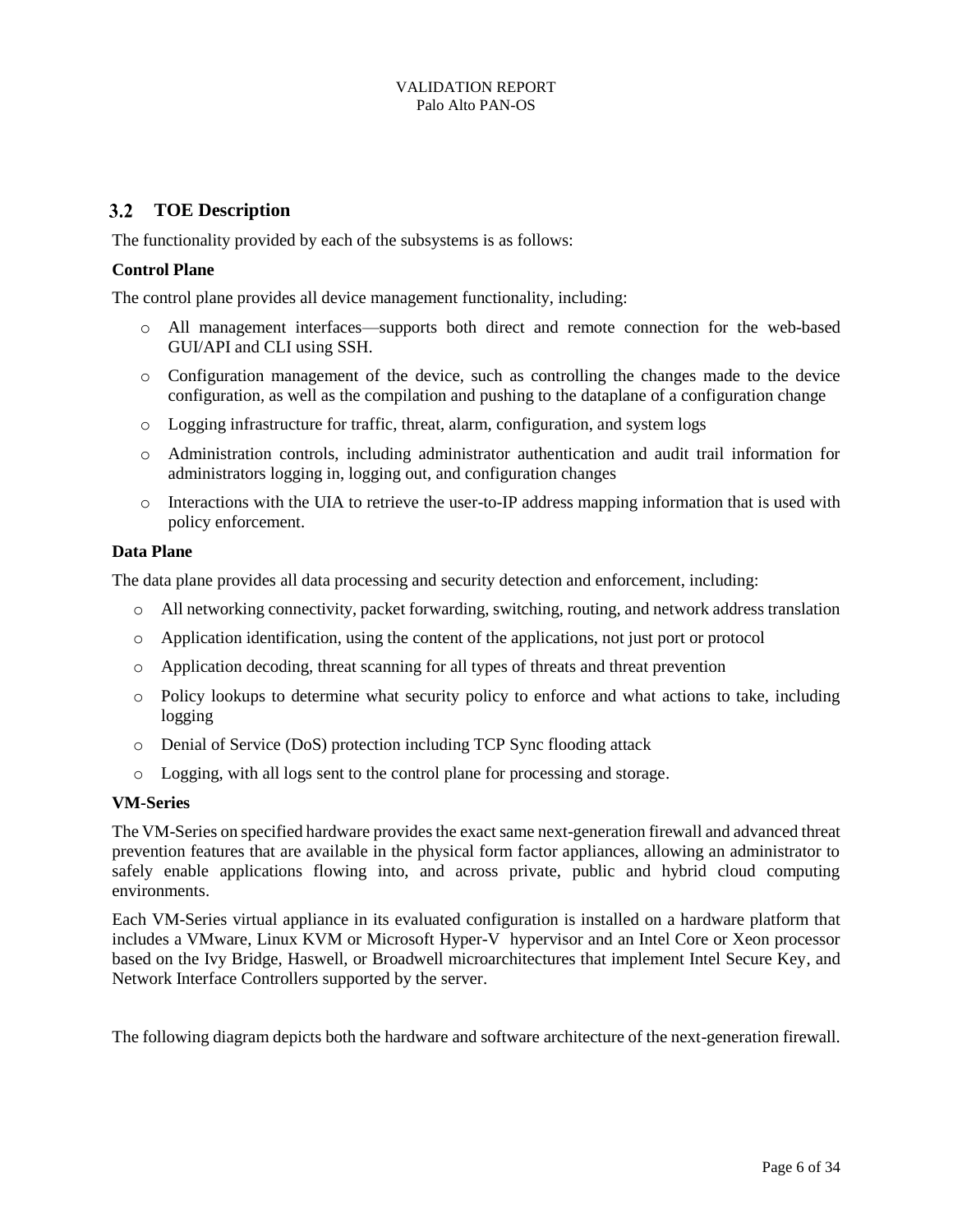

**Figure 1: TOE Architecture**

### <span id="page-10-1"></span><span id="page-10-0"></span>**Physical Boundary**

The TOE consists of the following components:

- Hardware appliance-includes the physical port connections on the outside of the appliance cabinet and a time clock that provides the time stamp used for the audit records.
- Virtualized Firewalls installed on specified hardware the VM-Series supports the exact same next-generation firewall and advanced threat prevention features available in the physical form factor appliances, allowing an administrator to safely enable applications flowing into, and across your private, public and hybrid cloud computing environments. The VM software and the appliances are both included in the TOE. The time clock, as well as CPU, ports, etc., are provided by VM environment (hypervisor) hosting the PAN-OS VMs. VMs are deployed in the system using Intel CPUs.
- PAN-OS v9.0.9-h1 the software/firmware component that runs the appliance. For VMs PAN-OS is software and for hardware appliances PAN-OS is firmware. PAN-OS is built on top of a Linux kernel and runs along with NGINX (the web server that Palo Alto Networks uses), crond, syslogd, and various vendor-developed applications that implement PAN-OS capabilities. PAN-OS provides the logical interfaces for network traffic. PAN-OS runs on both the Control Plane and the Data Plane and provides all firewall functionalities provided by the TOE, including the threat prevention capabilities as well as the identification and authentication of users and the management functions. PAN-OS provides unique functionality on the two planes based on the applications that are executing. The Control Plane provides a GUI Web management interface to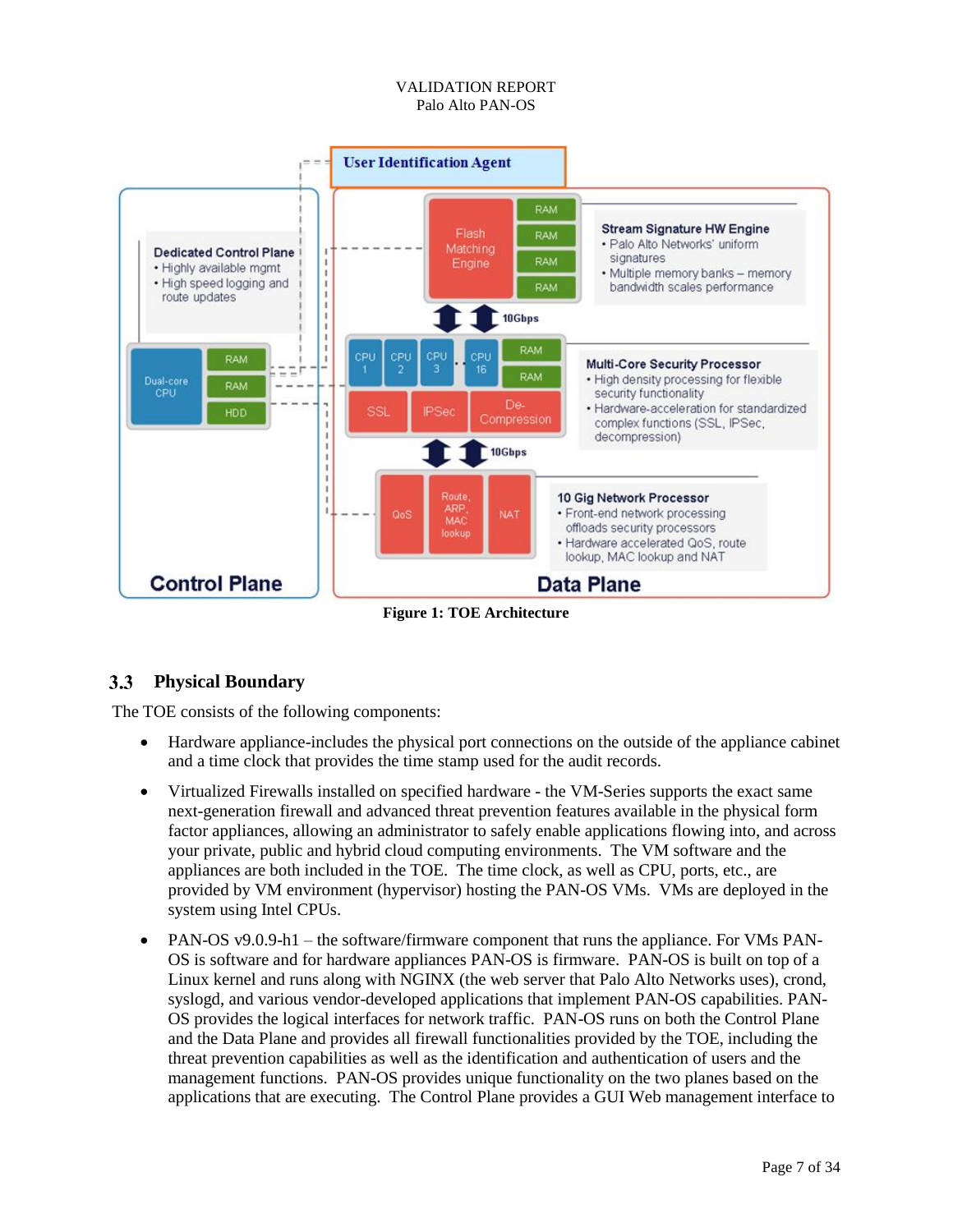access and manage the TOE functions and data. The Data Plane provides the external interface between the TOE and the external network to monitor network traffic so that the TSF can enforce the TSF security policy.

The physical boundary of the TOE comprises the firewall appliance (PA-220, PA-220R, PA-820, PA-850, PA-3020, PA-3050, PA-3060, PA-3220, PA-3250, PA-3260, PA-5220, PA-5250, PA-5260, PA-5280, PA-7050, and PA-7080); and the virtual appliances on specified hardware in the VM-Series VM-50, VM-100, VM-200, VM-300, VM-500, VM-700, VM-1000-HV. The next-generation firewall models differ in their performance capability, but they provide the same security functionality.

Virtual systems are supported by default (without an additional license) on the PA-3020, PA-3050, PA-3060, PA-3220, PA-3250, PA-3260, PA-5220, PA-5250, PA-5260, PA-5280, PA-7050, and PA-7080. The PA-220 and PA-800 cannot support virtual systems. Virtual systems specify a collection of physical and logical firewall interfaces that should be isolated. Each virtual system contains its own security policy and its own set of logs that will be kept separate from all other virtual systems.

The firewall appliance attaches to a physical network and includes the following ports and processors:

- PA-220: 8 RJ-45 10/100/1000 ports for network traffic (Ethernet ports); 1 RJ-45 port to access the device GUI through an Ethernet interface (management ports); and 1 RJ-45 port for connecting a serial console (management console port); 1 USB, and 1 Micro USB Console. Processor: Cavium Octeon CN7130 MIPS64 (DP/MP)
- PA-220R: 6 RJ-45 10/100/1000 ports for network traffic (Ethernet ports); 1 RJ-45 port to access the device GUI through an Ethernet interface (management ports); and 1 RJ-45 port for connecting a serial console (management console port). Processor: Cavium Octeon CN7130 MIPS64 (DP/MP)
- PA-820: 4 RJ-45 10/100/1000 ports for network traffic (Ethernet ports); 8 Small Form-Factor Pluggable (SFP) Gbps ports for network traffic; 1 RJ-45 port to access the device GUI through an Ethernet interface (management ports); and 1 RJ-45 port for connecting a serial console (management console port); 1 USB, and 1 Micro USB Console. Processor: Cavium Octeon CN7240 MIPS64 (DP/MP)
- PA-850: 4 RJ-45 10/100/1000 ports for network traffic (Ethernet ports); 4/8 SFP; 0/4 SFP+ connectors for network traffic; 1 RJ-45 port to access the device GUI through an Ethernet interface (management ports); and 1 RJ-45 port for connecting a serial console (management console port); 1 USB, and 1 Micro USB Console. Processor: Cavium Octeon CN7240 MIPS64 (DP/MP)
- PA-3020/PA-3050: 12 RJ-45 10/100/1000 ports for network traffic (Ethernet ports); 8 Small Form-Factor Pluggable (SFP) Gbps ports for network traffic, 1 RJ-45 port to access the device GUI through an Ethernet interface (management ports); 1 RJ-45 port for connecting a serial console (management console port); and 2 RJ-45 ports for high-availability (HA) control and synchronization. Processor: Cavium Octeon CN6335 MIPS64 (DP) / Intel Celeron P4505 (MP)
- PA-3060: 8 RJ-45 10/100/1000 ports for network traffic (Ethernet ports); 8 Small Form-Factor Pluggable (SFP) Gbps ports for network traffic, 1 RJ-45 port to access the device GUI through an Ethernet interface (management ports); 1 RJ-45 port for connecting a serial console (management console port); and 2 RJ-45 ports for high-availability (HA) control and synchronization. Processor: Cavium Octeon CN6335 MIPS64 (DP) / Intel Celeron P4505 (MP)
- PA-3220/PA-3250: 12 RJ-45 10/100/1000 ports for network traffic. 8 Small Form-Factor Pluggable (SFP) ports for network traffic. 1 RJ-45 port to access the device management interfaces through an Ethernet interface. 1 RJ-45 port for connecting a serial console. 2 RJ-45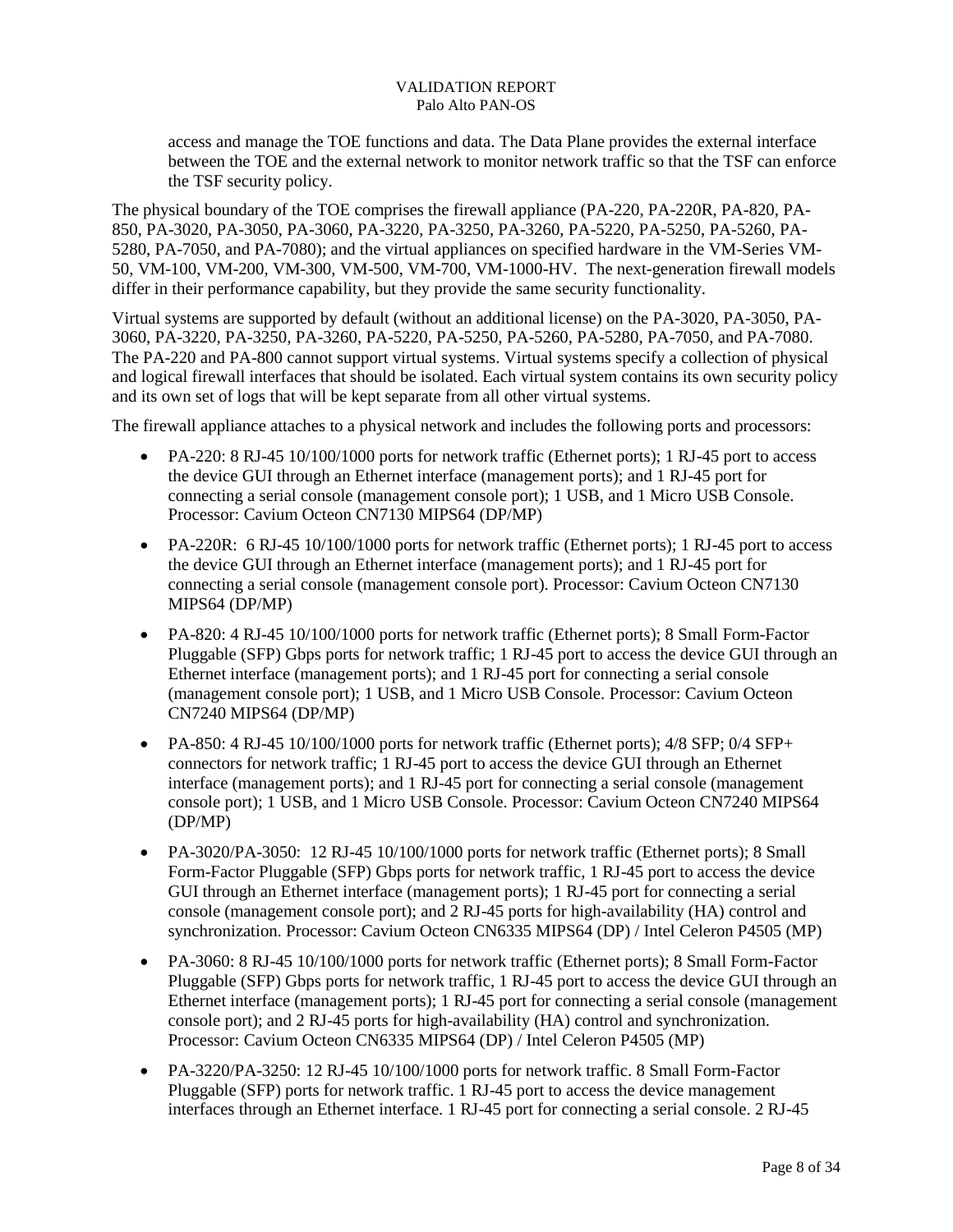ports for high-availability (HA) control and synchronization. Processor: Cavium Octeon CN7350 MIPS64 (DP) / Intel Pentium D1517 (MP)

- PA-3260: 12 RJ-45 10/100/1000 ports for network traffic. 8 Small Form-Factor Pluggable (SFP) ports for network traffic. 1 RJ-45 port to access the device management interfaces through an Ethernet interface. 1 RJ-45 port for connecting a serial console. 2 RJ-45 ports for high-availability (HA) control and synchronization. Processor: Cavium Octeon CN7360 MIPS64 (DP) / Intel Pentium D1517 (MP)
- PA-5220: 4 100/1000/10G Cu, 16 1G/10G SFP/SFP+, 4 40G QSFP+ for network traffic; 2 RJ-45 port to access the device management interfaces through an Ethernet interface; 1 RJ-45 port for connecting a serial console, 1 40G QSFP+ HA for high-availability (HA) control and synchronization. Processor: Cavium Octeon CN7885 MIPS64 (DP) / Intel Xeon D1548 (MP)
- PA-5250: 4 100/1000/10G Cu, 16 1G/10G SFP/SFP+, 4 40G/100G QSFP28 for network traffic; 2 RJ-45 port to access the device management interfaces through an Ethernet interface; 1 RJ-45 port for connecting a serial console, 1 40G/100G QSFP28 for high-availability (HA) control and synchronization. Processor: Cavium Octeon CN7890 MIPS64 (DP) / Intel Xeon D1567 (MP)
- PA-5260/PA-5280: 4 100/1000/10G Cu, 16 1G/10G SFP/SFP+, 4 40G/100G QSFP28 for network traffic; 2 RJ-45 port to access the device management interfaces through an Ethernet interface; 1 RJ-45 port for connecting a serial console, 1 40G/100G QSFP28 for high-availability (HA) control and synchronization. Processor: Cavium Octeon CN7890 MIPS64 (DP) / Intel Xeon D1567 (MP)
- PA-7050: 12 gig copper ports for network traffic, 8 Small Form-Factor Pluggable (SFP) ports for network traffic and 4 SFP+ ports for network traffic per blade OR 2 Quad Small Form-Factor Pluggable (QSFP) for network traffic per blade and 12 SFP+ ports for network traffic per blade (6 blades max). 1 RJ-45 port to access the device management interfaces through an Ethernet interface. 1 RJ-45 port for connecting a serial console. 2 QSFP ports for high-availability (HA) control and synchronization. Processor: Cavium Octeon CN6880 MIPS64 (DP) / Intel Core i7- 2715 (MP)
- PA-7080: 12 gig copper ports for network traffic, 8 Small Form-Factor Pluggable (SFP) ports for network traffic and 4 SFP+ ports for network traffic per blade OR 2 Quad Small Form-Factor Pluggable (QSFP) for network traffic per blade and 12 SFP+ ports for network traffic per blade (10 blades max). 1 RJ-45 port to access the device management interfaces through an Ethernet interface. 1 RJ-45 port for connecting a serial console. 2 QSFP ports for high-availability (HA) control and synchronization. Processor: Cavium Octeon CN6880 MIPS64 (DP) / Intel Core i7- 2715 (MP)

In the evaluated configuration, the TOE can be managed by:

 A computer either directly connected or remotely connected to the Management port via an RJ-45 Ethernet cable. The Management port is an out-of-band management port that provides access to the GUI/API via HTTPS or CLI via SSH. The computer is part of the operational environment and required to have a web browser (for accessing the GUI) and SSH client (for accessing the CLI).

Traffic logs, which record information about each traffic flow or problems with the network traffic, are logged locally by default. However, the product offers the capability to send the logs as SNMP traps, Syslog messages, or email notifications. Traffic logging and the use of email notifications and the SNMP and SMTP servers have not been subject to testing in the evaluated configuration.

The operational environment includes the following: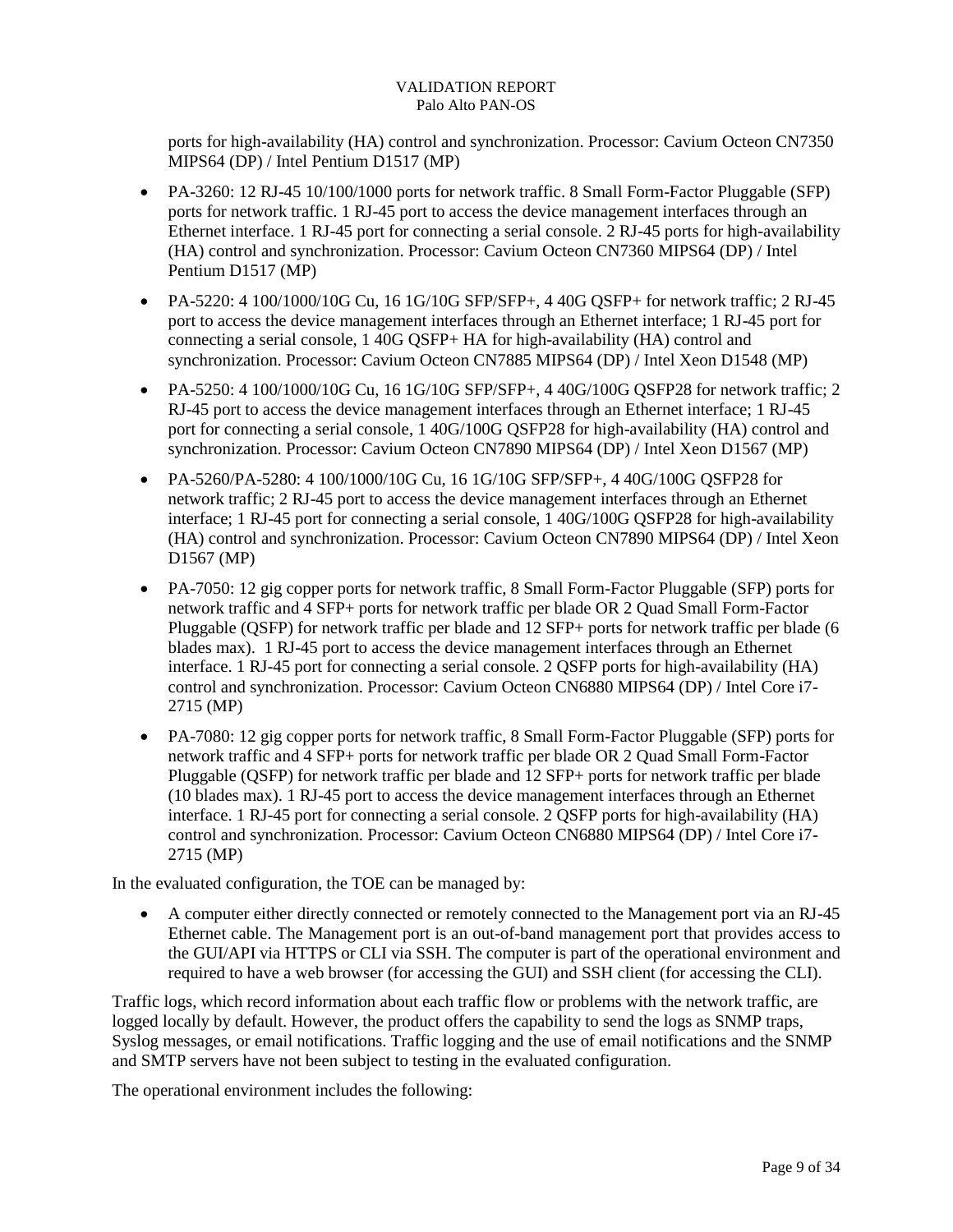- Syslog server,
- VPN gateway peer(s)
- Palo Alto Networks Panorama or Wildfire appliances
- Palo Alto Networks Global Protect or UIA application
- Workstation
	- o Web browsers Internet Edge (Release 42 or later), Firefox (version 66.0.5 or later), Safari (version 12.0.3 or later on Mac, and version 5.1.7 or later on Windows and iOS), and Chrome (version 74 or later) browser.
	- o SSHv2 client

The operational environment includes a domain controller and the User Identification Agent is installed on one or more PCs in the operational environment and is supported on Windows Server 2008 32-bit and 64-bit, Windows Server 2012, and Windows Server 2012 R2.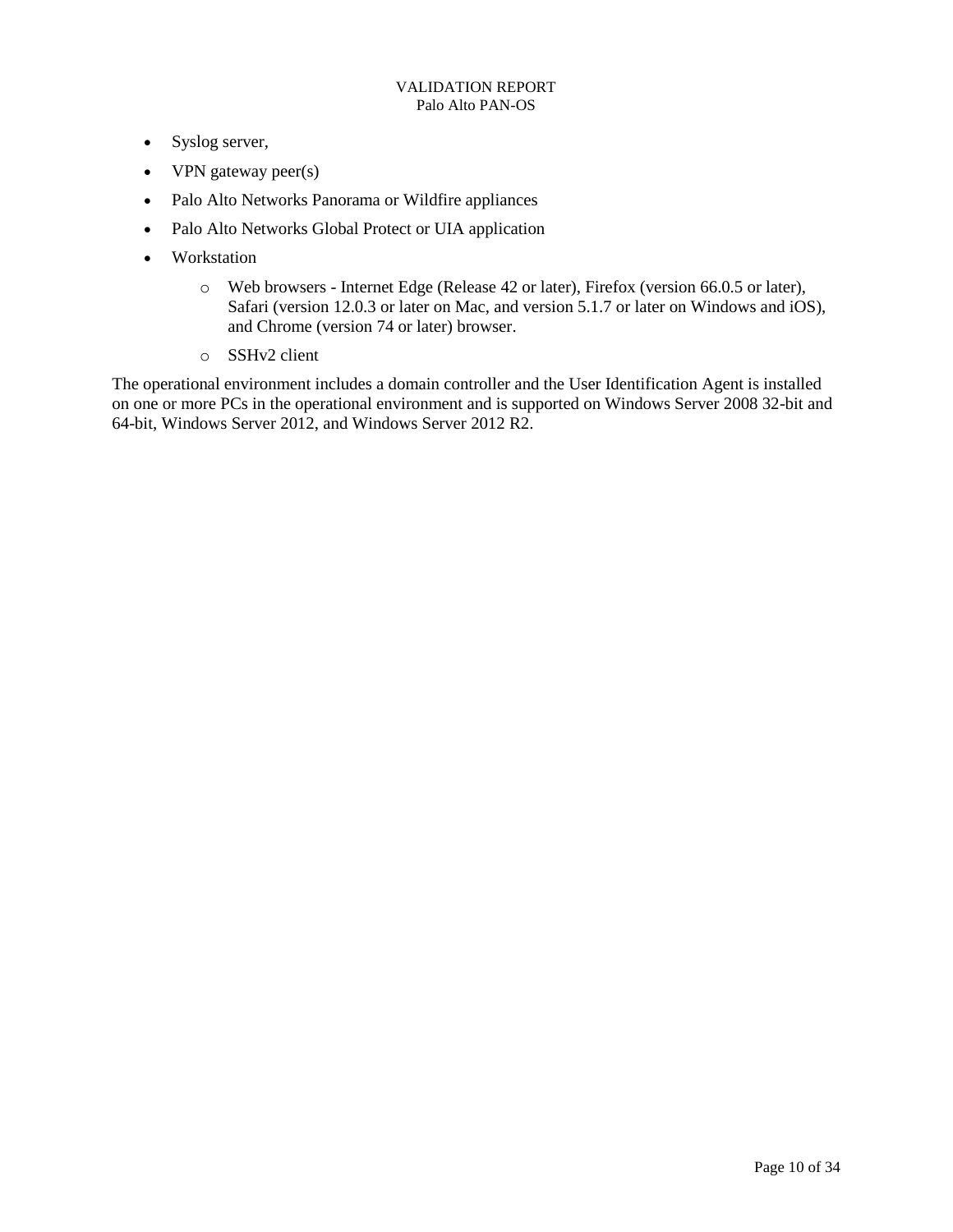## <span id="page-14-0"></span>**4 Security Policy**

The TOE enforces the following security policies as described in the ST.

**Note:** Much of the description of the security policy has been derived from the ST and the Final ETR.

## <span id="page-14-1"></span>**Security Audit**

The TOE generates audit records of security relevant events. Generated audit records include the date and time of the event, the event type, the subject identity and the outcome of the event. For audit events resulting from the actions of identified users, the identity of the user is recorded in the generated audit record. The TOE can be configured to store audit records locally so they can be accessed by an administrator and can also be configured to export the audit records to an external audit server.

In the event the space available for storing audit records locally is exhausted, the TOE will overwrite the oldest stored audit records with new audit records as they are generated. The TOE generates an alarm and an audit record to inform the administrator before the local space to store audit data is exhausted and the oldest audit records will start to be overwritten.

## <span id="page-14-2"></span>**Cryptographic Support**

The TOE implements NIST-validated cryptographic algorithms that provide key management, random bit generation, encryption/decryption, digital signature and cryptographic hashing and keyed-hash message authentication features in support of higher-level cryptographic protocols, including IPsec, SSH, HTTPS, and TLS.

## <span id="page-14-3"></span>**User Data Protection**

The TOE ensures that it does not inadvertently reuse data found in network traffic.

## <span id="page-14-4"></span>**Identification and Authentication**

The TOE requires all users accessing the TOE user interfaces to be successfully identified and authenticated before they can access any security management functions available in the TOE. The TOE offers network accessible (IPsec, HTTPS, SSH) and local connections to the GUI and SSH for interactive administrator sessions and HTTPS for XML and REST API. HTTPS connections can also be tunneled over IPsec.

The TOE supports the local (i.e., on device) definition and authentication of administrators with username, password or public-key, and role (set of privileges), which it uses to authenticate the human user and to associate that user with an authorized role. In addition, the TOE can authenticate users using X509 certificates and can be configured to lock a user out after a configurable number of unsuccessful authentication attempts.

When a user authenticates a local interactive session, no information about the authentication data (i.e., password) is echoed to the user. Passwords can be composed of any combination of upper and lower case letters, numbers, and the following special characters:  $\vdots$ ; @; #; \$; %; ^; &; \*; (; ); \_; <; >; .; ~; '; +; .; -; /; :; ";";  $=$ ; [; \; ]; `; {; and }. The TOE supports the use of X.509 $\vee$ 3 certificates for IPsec and TLS authentication and also supports certificate revocation checking using Online Certificate Status Protocol (OCSP) or Certificate Revocation List (CRL).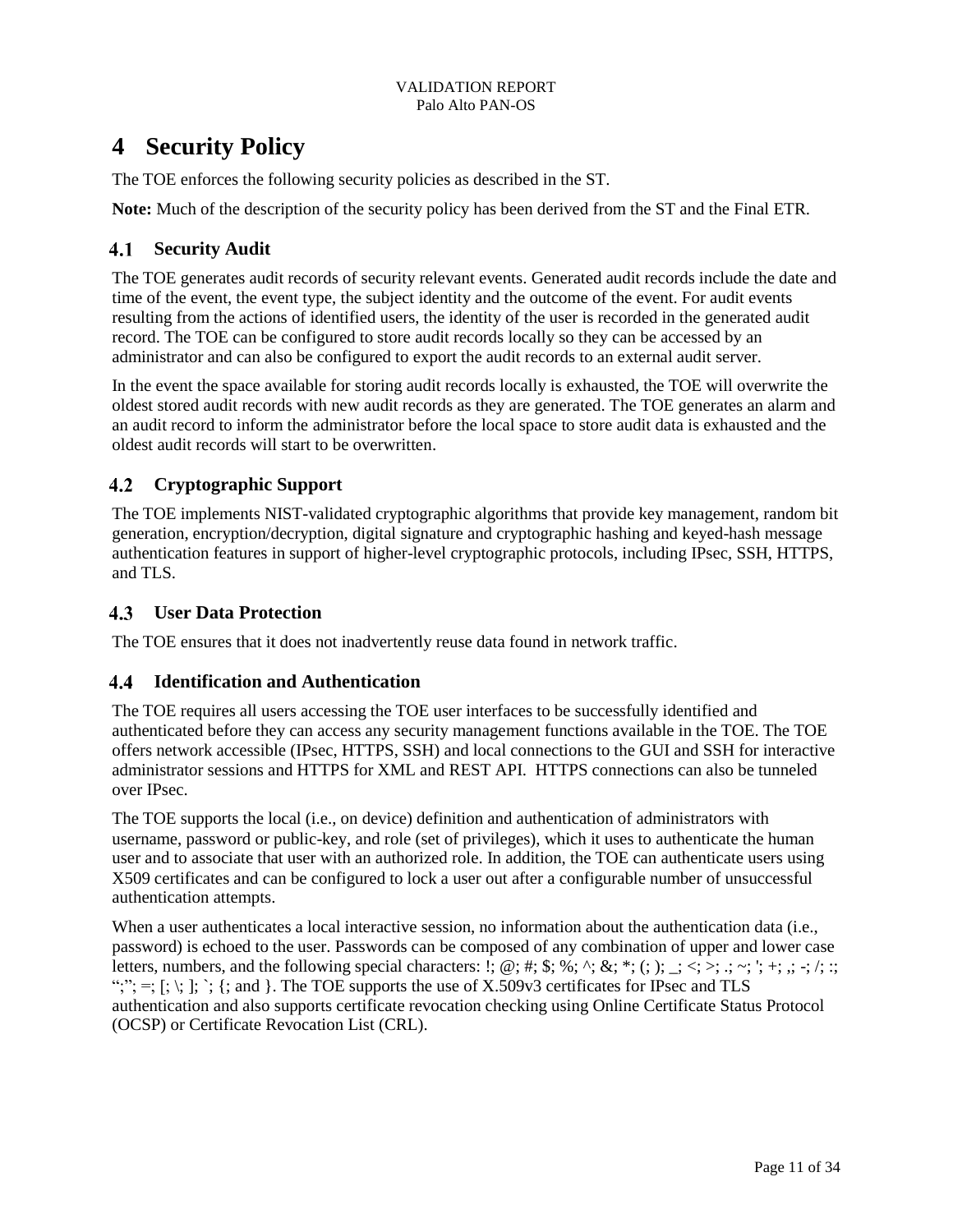### <span id="page-15-0"></span>**Security Management**

The TOE provides a Graphical User Interface (GUI) to access its security management functions. Security management commands are limited to administrators and are available only after they have provided acceptable user identification and authentication data to the TOE. The TOE provides access to the GUI/API/CLI locally via direct RJ-45 Ethernet cable connection and remotely using HTTPS, IPsec or SSHv2 client.

The TOE provides a number of management functions and restricts them to users with the appropriate privileges. The management functions include the capability to configure the login banner, configure the idle timeout, configure IKE/IPsec VPN gateways, and other management functions. The TOE provides predefined Security Administrator, Audit Administrator, and Cryptographic Administrator roles.

### <span id="page-15-1"></span>**Protection of the TSF**

The TOE implements a number of features designed to protect itself to ensure the reliability and integrity of its security features.

It protects sensitive data such as stored passwords and cryptographic keys so that they are not accessible even by an administrator. It also provides its own timing mechanism to ensure that reliable time information is available (e.g., for audit accountability).

The TOE includes functions to perform self-tests so that it might detect when it is failing. It also includes mechanisms so that the TOE itself can be updated while ensuring that the updates will not introduce malicious or other unexpected changes in the TOE.

#### <span id="page-15-2"></span> $4.7$ **TOE Access**

The TOE can be configured to display an administrator-defined advisory banner before establishing an administrative user session and to terminate both local and remote interactive sessions after a configurable period of inactivity. It also provides users the capability to terminate their own interactive sessions.

### <span id="page-15-3"></span>**Trusted Path/Channels**

The TOE protects interactive communication with remote administrators using SSH, IPsec, or HTTP over TLS. SSH, IPsec, and TLS ensure both integrity and disclosure protection.

The TOE protects communication with the UIA, Panorama, Global Protect, and Wildfire using TLS connections; the external log server with IPsec or TLS; and remote VPN gateways/peers using IPsec to prevent unintended disclosure or modification of the transferred data.

### <span id="page-15-4"></span>**Stateful Traffic Filtering**

The TOE implements a stateful traffic filter firewall for layers 3 and 4 (IP and TCP/UDP) network traffic, optimized through the use of stateful packet inspection.

An administrator can configure the TOE to control the type of information that is allowed to pass through the TOE. The administrator groups interfaces into security zones. Each zone identifies one or more interfaces on the TOE. Separate zones must be created for each type of interface (Layer 2, Layer 3, or virtual wire), and each interface must be assigned to a zone before it can process traffic. Security policies provide the firewall rule sets that specify whether to block or allow network connections, based on the source and destination zones, and addresses, and the application service (such as UDP port 67 or TCP port 80). Security policy rules are processed in sequence, applying the first rule that matches the incoming traffic.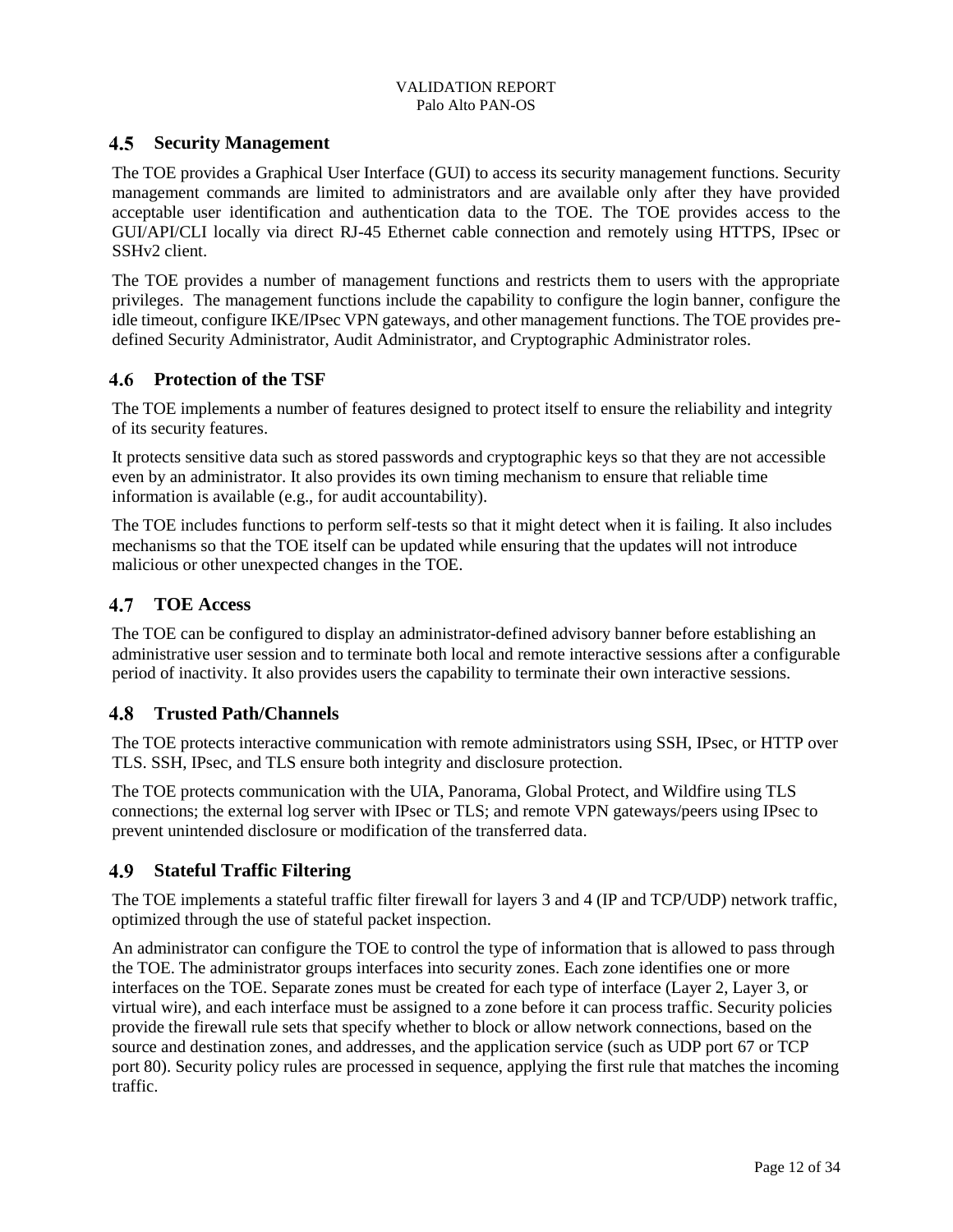### <span id="page-16-0"></span>**Packet Filtering**

The TOE provides packet filtering and secure IPsec tunneling. The tunnels can be established between two trusted VPN peers as well as between remote VPN clients and the TOE. An administrator can configure security policies that determine whether to block, allow, or log a session based on traffic attributes such as the source and destination security zone, the source and destination IP address, the application, user, and the service.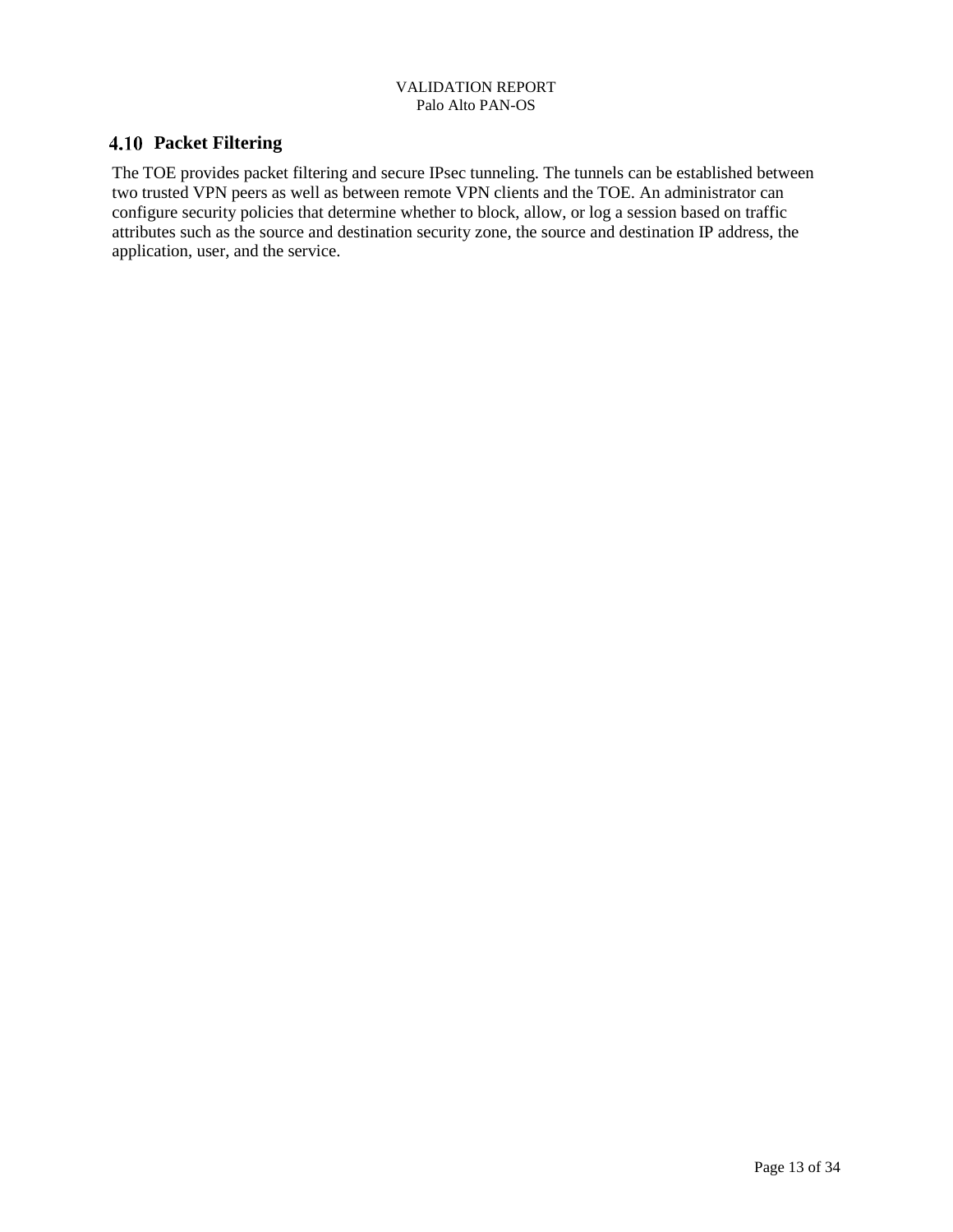## <span id="page-17-0"></span>**5 Assumptions**

The ST references the PPs to which it claims conformance for assumptions about the use of the TOE. Those assumptions, drawn from the claimed PPs, are as follows:

- The network device is assumed to be physically protected in its operational environment and not subject to physical attacks that compromise the security and/or interfere with the device's physical interconnections and correct operation. This protection is assumed to be sufficient to protect the device and the data it contains. As a result, the cPP does not include any requirements on physical tamper protection or other physical attack mitigations. The cPP does not expect the product to defend against physical access to the device that allows unauthorized entities to extract data, bypass other controls, or otherwise manipulate the device. For vNDs, this assumption applies to the physical platform on which the VM runs.
- The device is assumed to provide networking functionality as its core function and not provide functionality/services that could be deemed as general-purpose computing. For example, the device should not provide computing platform for general purpose applications (unrelated to networking functionality).

In the case of vNDs, the VS is considered part of the TOE with only one vND instance for each physical hardware platform. The exception being where components of the distributed TOE run inside more than one virtual machine (VM) on a single VS. There are no other guest VMs on the physical platform providing non-Network Device functionality

- A standard/generic Network Device does not provide any assurance regarding the protection of traffic that traverses it. The intent is for the Network Device to protect data that originates on or is destined to the device itself, to include administrative data and audit data. Traffic that is traversing the Network Device, destined for another network entity, is not covered by the ND cPP. It is assumed that this protection will be covered by cPPs and PP-Modules for particular types of Network Devices (e.g., firewall).
- The authorized administrator(s) for the network device are assumed to be trusted and to act in the best interest of security for the organization. This includes appropriately trained, following policy, and adhering to guidance documentation. Administrators are trusted to ensure passwords/credentials have sufficient strength and entropy and to lack malicious intent when administering the device. The network device is not expected to be capable of defending against a malicious administrator that actively works to bypass or compromise the security of the device.

For TOEs supporting X.509v3 certificate-based authentication, the Security Administrator(s) are expected to fully validate (e.g. offline verification) any CA certificate (root CA certificate or intermediate CA certificate) loaded into the TOE's trust store (aka 'root store', ' trusted CA Key Store', or similar) as a trust anchor prior to use (e.g. offline verification).

- The network device firmware and software is assumed to be updated by an administrator on a regular basis in response to the release of product updates due to known vulnerabilities.
- The administrator's credentials (private key) used to access the network device are protected by the platform on which they reside.
- The Administrator must ensure that there is no unauthorized access possible for sensitive residual information (e.g. cryptographic keys, keying material, PINs, passwords etc.) on networking equipment when the equipment is discarded or removed from its operational environment.
- The Security Administrators for the VS are assumed to be trusted and to act in the best interest of security for the organization. This includes not interfering with the correct operation of the device.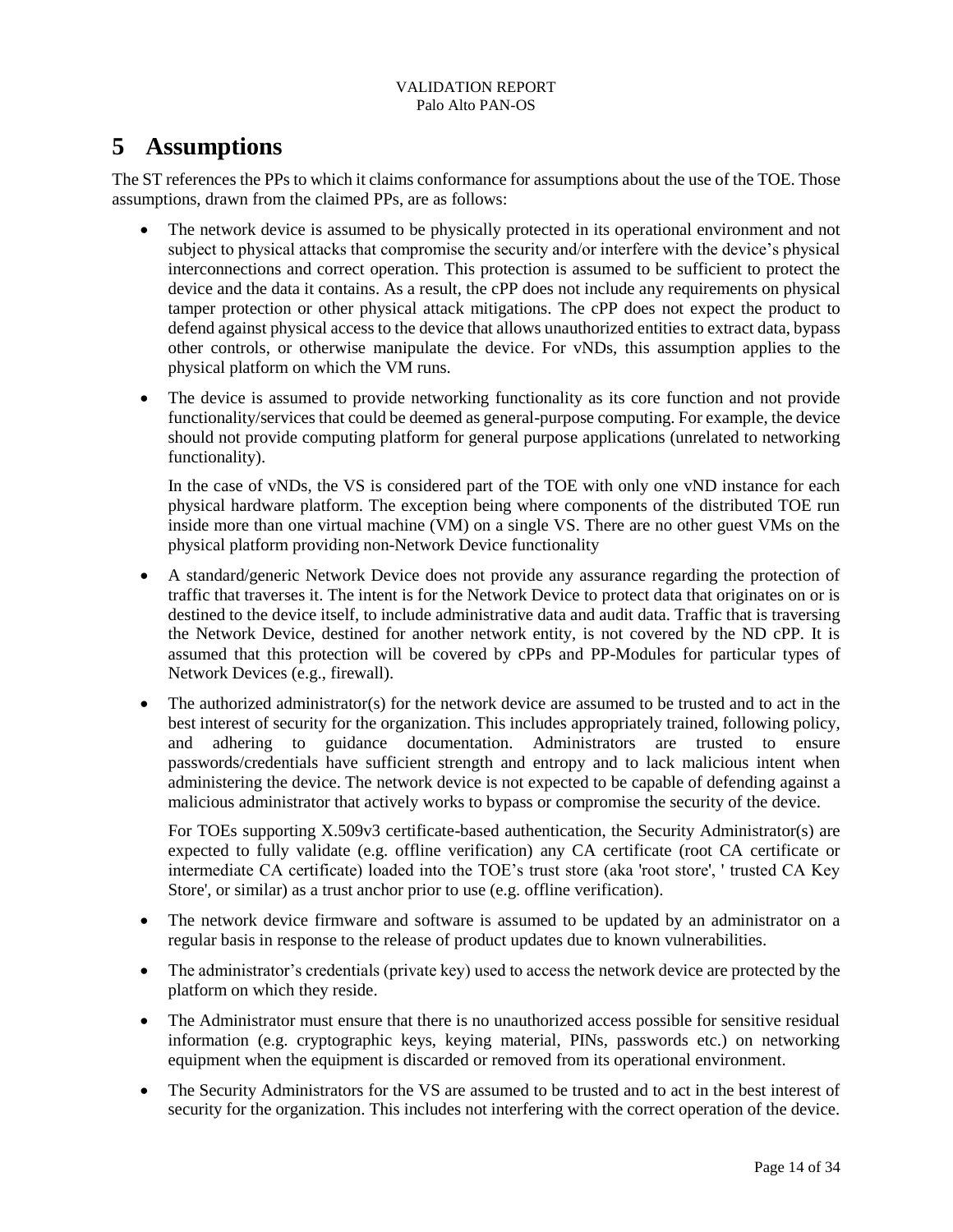The Network Device is not expected to be capable of defending against a malicious VS Administrator that actively works to bypass or compromise the security of the device.

- The VS software is assumed to be updated by the VS Administrator on a regular basis in response to the release of product updates due to known vulnerabilities.
- For vNDs, it is assumed that the VS provides, and is configured to provide sufficient isolation between software running in VMs on the same physical platform. Furthermore, it is assumed that the VS adequately protects itself from software running inside VMs on the same physical platform.
- For vNDs, it is assumed that the VS and VMs are correctly configured to support ND functionality implemented in VMs.
- It is assumed that the TOE is connected to distinct networks in a manner that ensures that the TOE security policies will be enforced on all applicable network traffic flowing among the attached networks.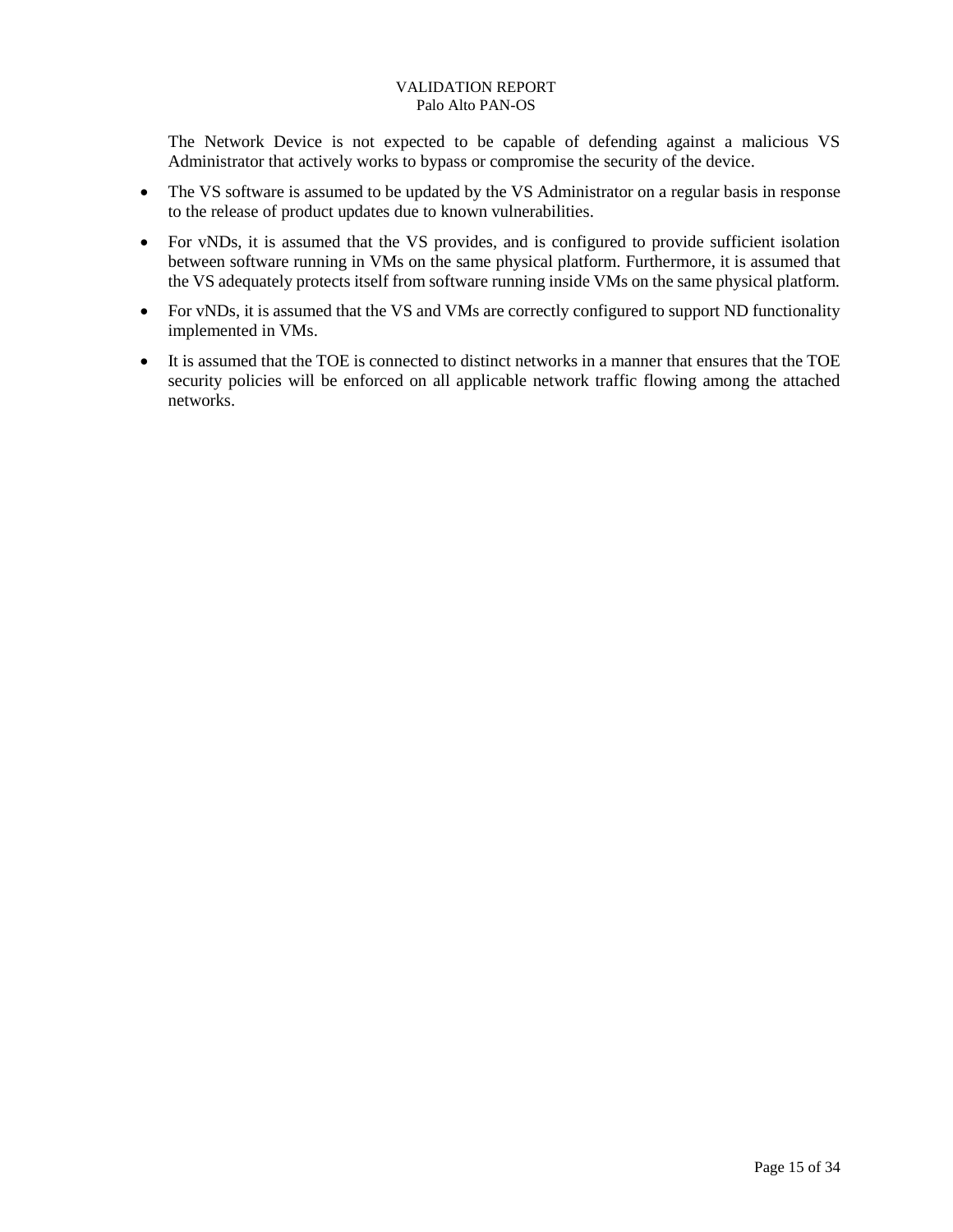## <span id="page-19-0"></span>**6 Clarification of Scope**

All evaluations (and all products) have limitations, as well as potential misconceptions that need clarifying. This text covers some of the more important limitations and clarifications of this evaluation. Note that:

- As with any evaluation, this evaluation only shows that the evaluated configuration meets the security claims made, with a certain level of assurance (the assurance activities specified in *Supporting Document Mandatory Technical Document: Evaluation Activities for Network Device cPP, Version 2.1, September 2018, Supporting Document Mandatory Technical Document: PP-Module for Virtual Private Network (VPN) Gateways Version 1.0, 2019-09-17, Supporting Document Mandatory Technical Document: Evaluation Activities for Stateful Traffic Filter Firewalls PP-Module, September-2019, Version 1.3, and performed by the evaluation team).*
- Consistent with the expectations of the Protection Profile, this evaluation did not specifically search for, nor seriously attempt to counter, vulnerabilities that were not "obvious" or vulnerabilities to objectives not claimed in the ST. The CEM defines an "obvious" vulnerability as one that is easily exploited with a minimum of understanding of the TOE, technical sophistication, and resources.
- The evaluation of security functionality of the product was limited to the functionality specified in the claimed PPs. Any additional security related functional capabilities included in the product were not covered by this evaluation. In particular, the functionality mentioned in Section 9.2 of this document is excluded from the scope of the evaluation.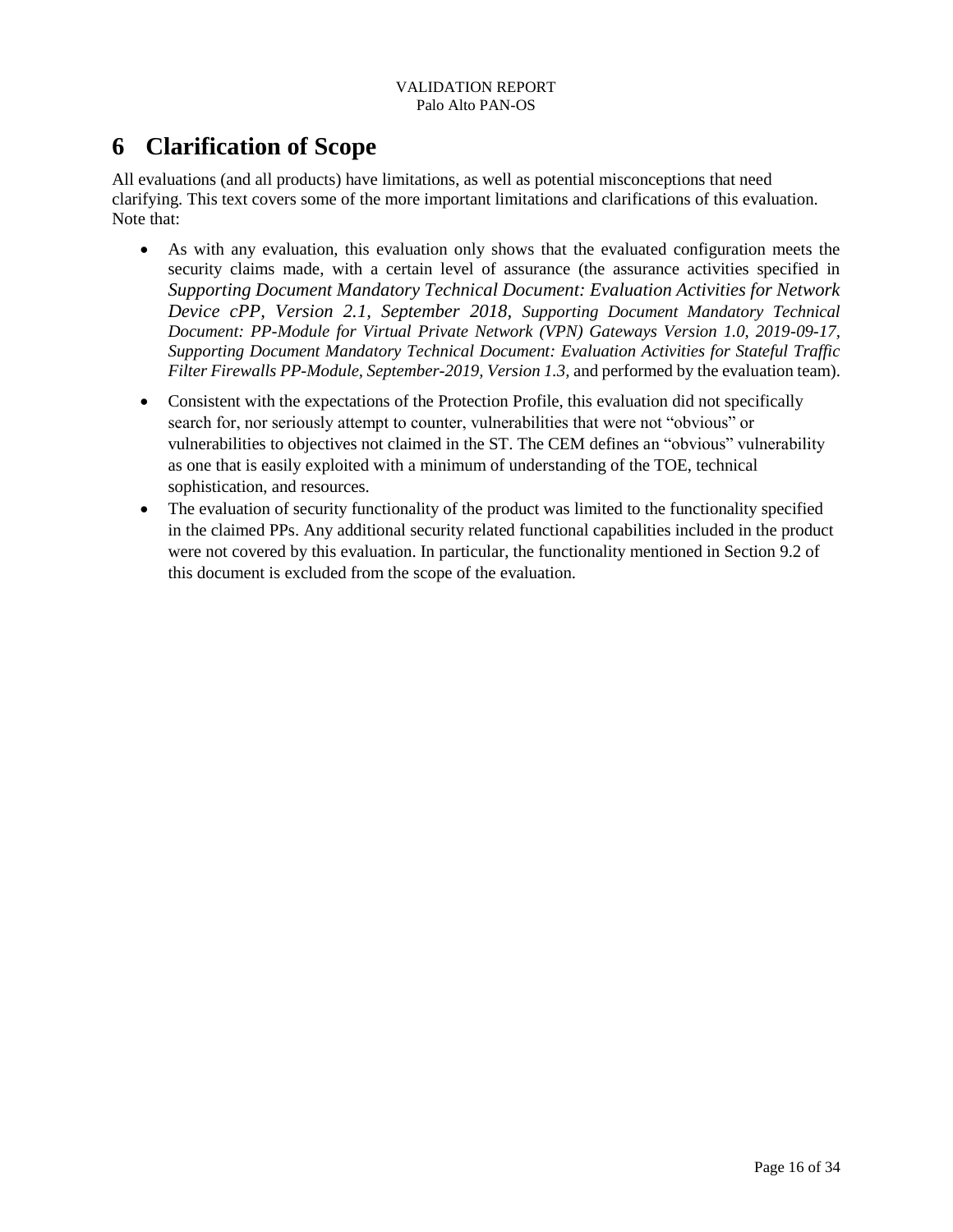## <span id="page-20-0"></span>**7 Documentation**

The following documents were available for the evaluation. These documents are developed and maintained by Palo Alto Networks, and are delivered to the end user of the TOE:

- Palo Alto Networks Common Criteria Evaluated Configuration Guide (CCECG) for PAN-OS 9.0, September 30, 2020
- PAN-OS® Administrator's Guide Version 9.0, March 16, 2020
- VM-Series Deployment Guide Version 9.0, December 2, 2019
- PAN-OS CLI Quick Start Version 9.0, August 21, 2019
- PAN-OS Web Interface Help Version 9.0, Last Revised April 3, 2020
- PAN-OS and Panorama API Usage Guide Version 9.0, Last Revised June 4, 2020.

Palo Alto Networks provides these guidance documents describing the installation process for the TOE as well as guidance for subsequent administration and use of the applicable security features. The guidance documentation was examined during the course of the evaluation and delivered with the TOE

The above documents are considered to be part of the evaluated TOE. These documents-, listed above, are the only documentation that should be trusted to install, administer, or use the TOE in its evaluated configuration. Any additional customer documentation delivered with the product or made available through electronic downloads should not be relied upon for using the TOE in its evaluated configuration. To use the product in the evaluated configuration, the product must be configured as specified in the guidance documentation listed above.

Consumers are encouraged to download the configuration guides from the NIAP website to ensure the device is configured as evaluated.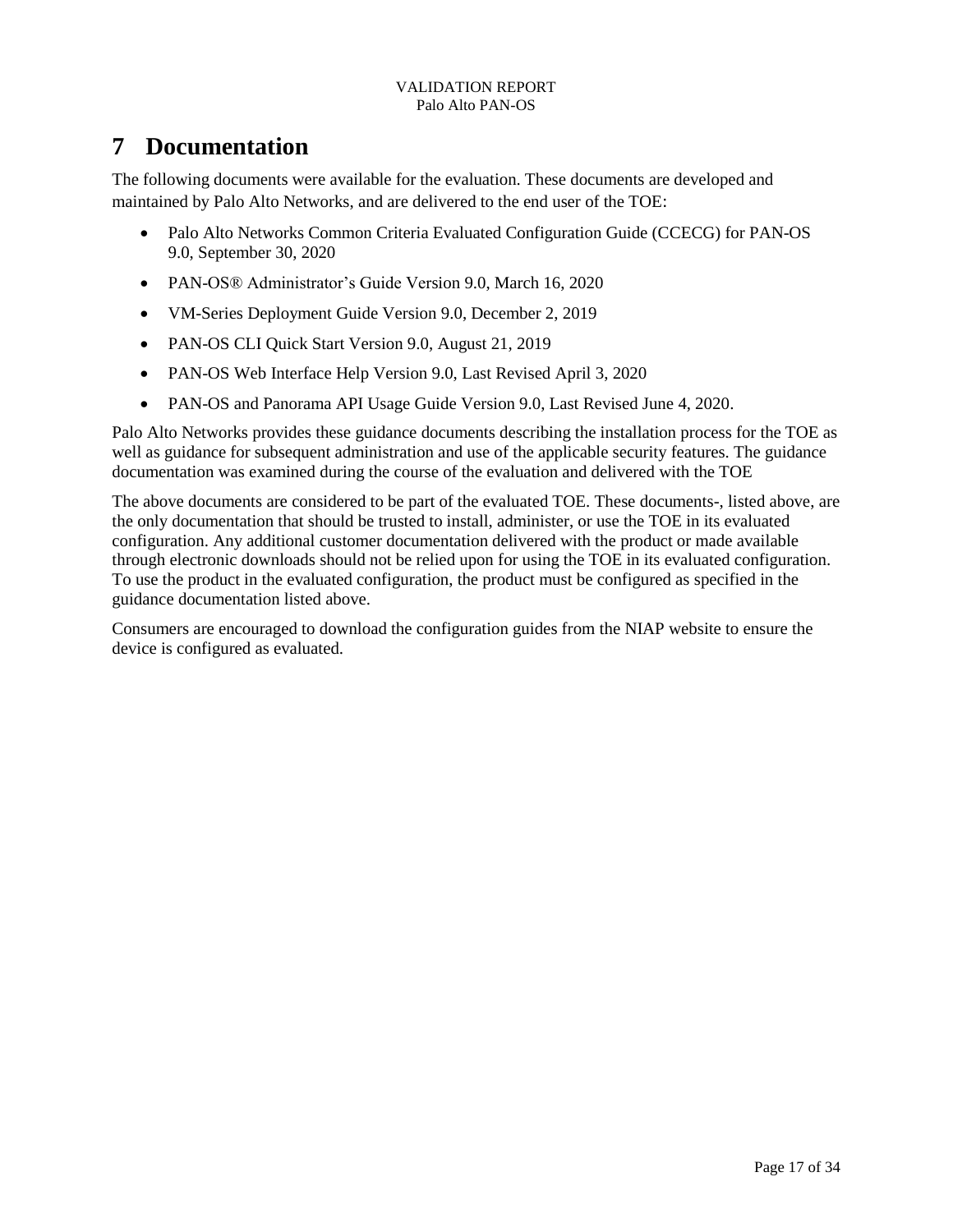## <span id="page-21-0"></span>**8 IT Product Testing**

This section describes the testing efforts of the developer and the Evaluation Team. The information is derived from the Evaluation Test Report for Palo Alto Networks PA-220 Series, PA-800 Series, PA-3000 Series, PA-3200 Series, PA-5200 Series, PA-7000 Series, and VM Series Next-Generation Firewall with PAN-OS v9.0 Part 2 (Palo Alto Networks Proprietary) ETR Version: 1.0, September 30, 2020 [ETR-Prop-P2] and from the test report for the Palo Alto Pan OS v9.0 network devices, which are listed in the bibliography section 15 of this document. The purpose of this activity was to confirm that the TOE behaves in accordance with security functional requirements specified in the ST.

## <span id="page-21-1"></span>**Developer Testing**

NDcPPv2.1 evaluations do not require developer testing evidence for assurance activities.

### <span id="page-21-2"></span>**Evaluation Team Independent Testing**

The evaluation team verified the product according the vendor-provided guidance documentation and ran the tests specified in the NDcPP v2.1, the PP-Module for Stateful Traffic Filter Firewalls, and the PP-Module for Virtual Private Network (VPN) Gateways. The Independent Testing activity is documented in the Assurance Activities Report (AAR), which is publicly available, and is not duplicated here. Test Configuration is covered in the next section below. A test plan was developed in accordance with the Testing Assurance Activities specified in the NDcPPv2.1, the PP-Module for Stateful Traffic Filter Firewalls, and the PP-Module for Virtual Private Network (VPN) Gateways along with their Supporting Documents. All testing was carried at the Leidos Common Criteria Testing Laboratory, 6841 Benjamin Franklin Drive, Columbia, MD 21046. Testing occurred from September 2, 2019 to June 25, 2020; testing was completed in October 2020. The TOE was located in a physically protected, access controlled, designated test lab with no unattended entry/exit ways. At the start of each day, the test bed was verified to ensure that it was not compromised. All evaluation documentation was kept with the evaluator at all times.

The Evaluator successfully performed the following activities during independent testing:

- Placed TOE into evaluated configuration by following the preparative procedures
- Successfully executed the NDcPP Assurance-defined tests including the selection-based TLS, and X509 tests
- Planned and executed a series of vulnerability/penetration tests.

It was determined after examining the Test Report and full set of test results provided by the evaluators that the testing requirements for NDcPPv2.1, the PP-Module for Stateful Traffic Filter Firewalls, and the PP-Module for Virtual Private Network (VPN) Gateways are fulfilled.

## <span id="page-21-3"></span>**Test Configuration**

Evaluation team testing used the TOE configurations depicted in the following figure.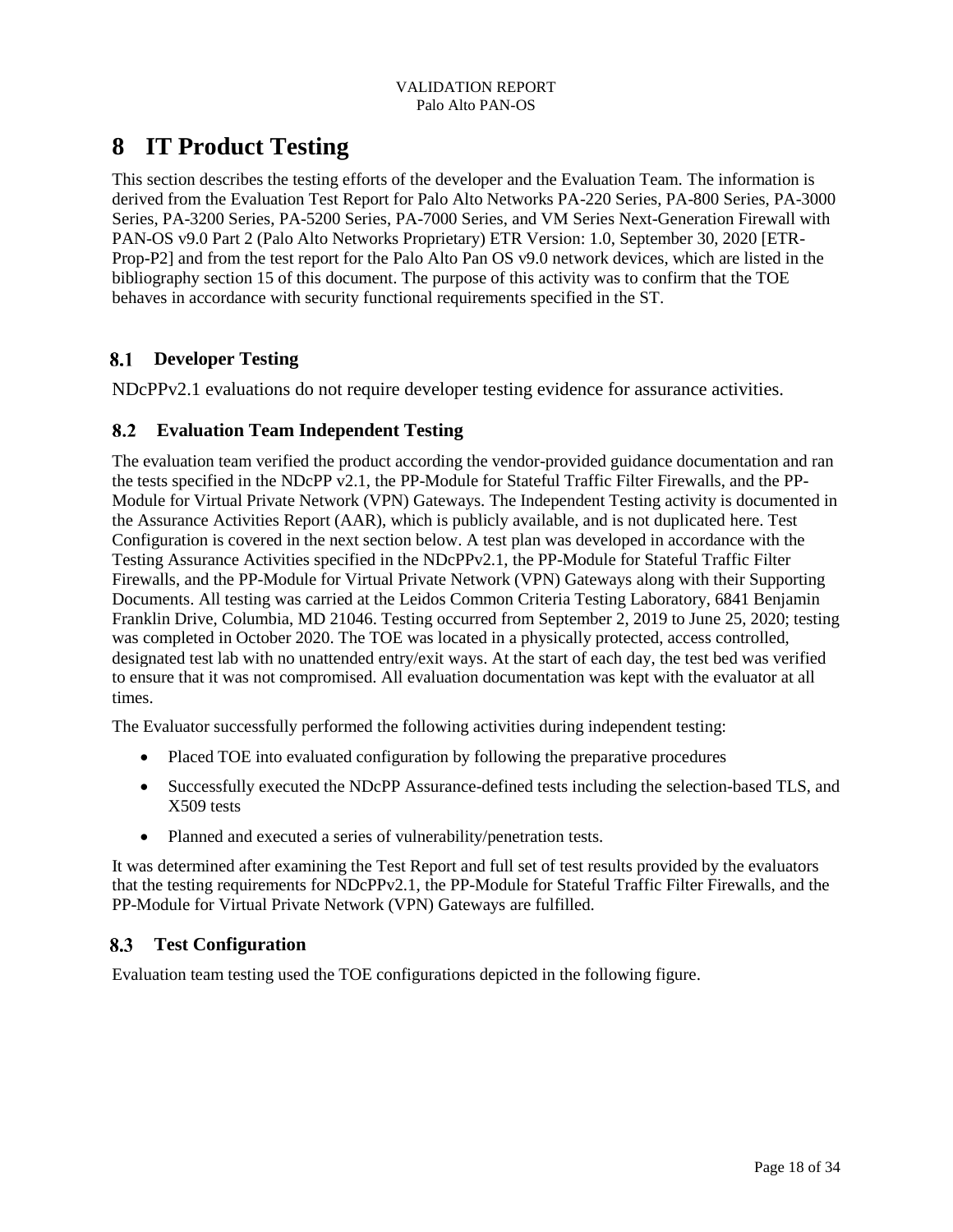

The following components were used to create the test configurations:

- TOE Hardware (Physical)
	- o PA-3260
		- **-** MGMT
			- $\bullet$  IPv4: 172.16.13.13/16
			- IPv6: 2113:aa1::5
			- MAC: 08:66:1F:01:E4:D2
		- $\blacksquare$  NIC1
			- IPv4: 172.16.14.13/16, 192.168.13.1/24
			- $\bullet$  IPv6: 2014::a/16, 2114:aa1::5/32
			- MAC: C4:24:56:ab:d4:4a
		- $\blacksquare$  NIC2
			- $\bullet$  IPv4: 173.13.15.1/24
			- $\bullet$  IPv6: 2004::1/16
			- MAC: C4:24:56:ab:d4:4b
	- o PA-7080
		- MGMT
			- $\bullet$  IPv4: 172.16.13.14/16
			- IPv6: 2113:aa1::6/32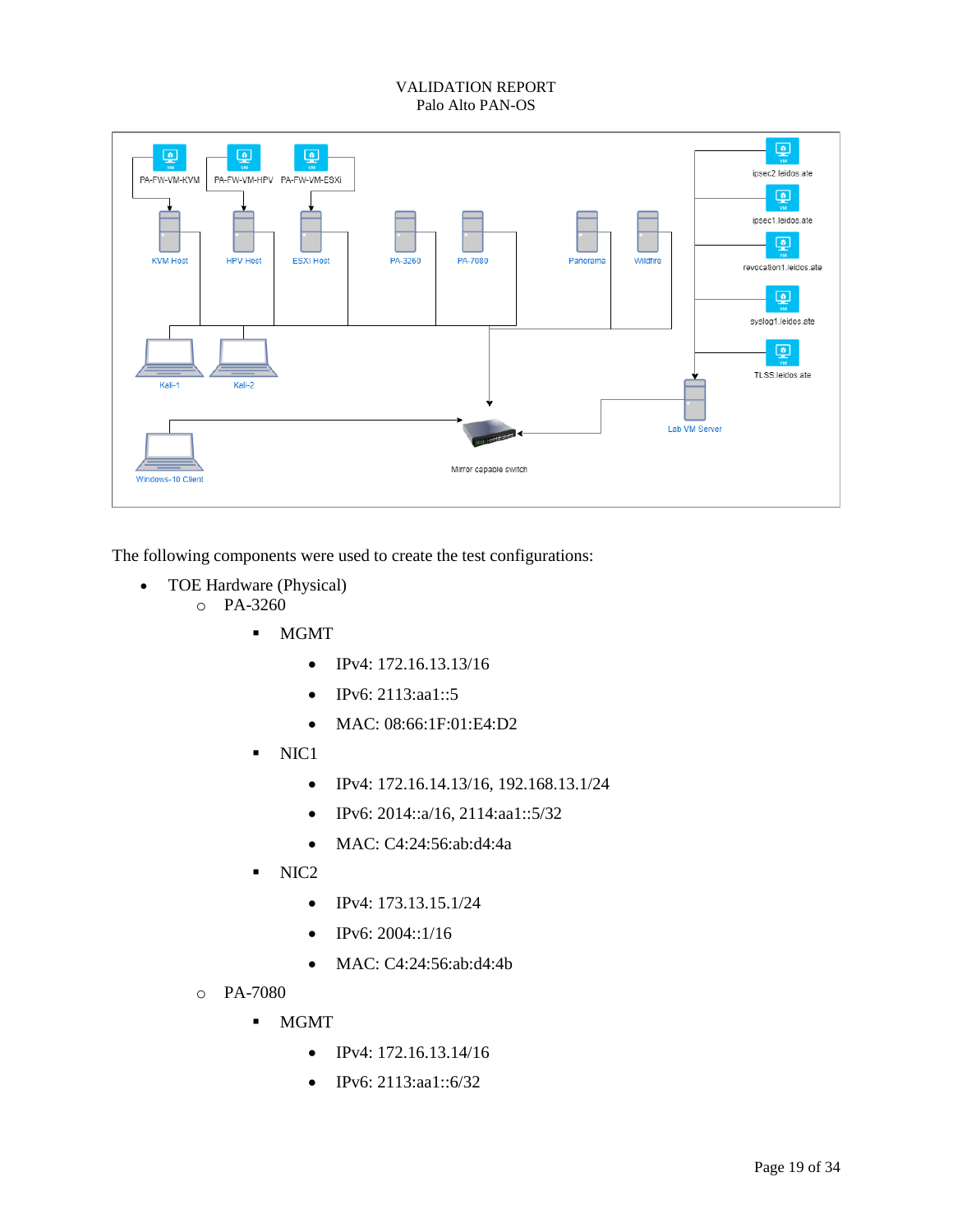- MAC: 08:66:1f:02:c8:d0
- $\blacksquare$  NIC1
	- $\bullet$  IPv4: 172.16.14.14/16, 192.168.14.1/24
	- IPv6: 2114:aa1::5/32
	- $\bullet$  MAC: d4:1d:71:a6:78:80
- $\blacksquare$  NIC2
	- $\bullet$  IPv4: 172.14.15.1/24
	- IPv6: 2005::1/16MAC: d4:1d:71:a6:78:8
- TOE Hardware (Virtual Machines)
	- o VMWare ESXi
		- Dell R730 with Intel XEON CPU E5-2640 v4
		- MGMT
			- $\bullet$  IPv4: 172.16.13.10/16
			- $\bullet$  IPv6: 2113:aa1::2/32
			- MAC: 00:0C:29:02:C9:60
		- $\blacksquare$  NIC1
			- IPv4: 172.16.14.10/24, 192.168.15.1/24
			- $\bullet$  IPv6: 2114:aa1::2/32
			- MAC: 00:0c:29:02:c9:6a
		- $\blacksquare$  NIC2
			- IPv4: 172.16.15.10/24, 172.168.0.1/16, 172.10.15.1/24
			- $\bullet$  IPv6: 2001::1/16
			- MAC: 00:0c:29:02:c9:74
	- o Linux KVM
		- Dell PowerEdge R730 with Intel XEON CPU E5-2640 v4
		- **NGMT** 
			- $\bullet$  IPv4: 172.16.13.12/16
			- $\bullet$  IPv6: 2113:aa1::4/32
			- MAC: 52:54:00:A7:EB:C4
		- $\blacksquare$  NIC1
			- $\bullet$  IPv4: 10.12.14.1/16, 172.16.14.12/24
			- $\bullet$  IPv6: 2013::/16, 2114:aa1::4/32
			- MAC: 52:54:00:fd:17:ed
		- $\blacksquare$  NIC2
			- $\bullet$  IPv4: 192.168.12.1/24, 172.12.15.1/24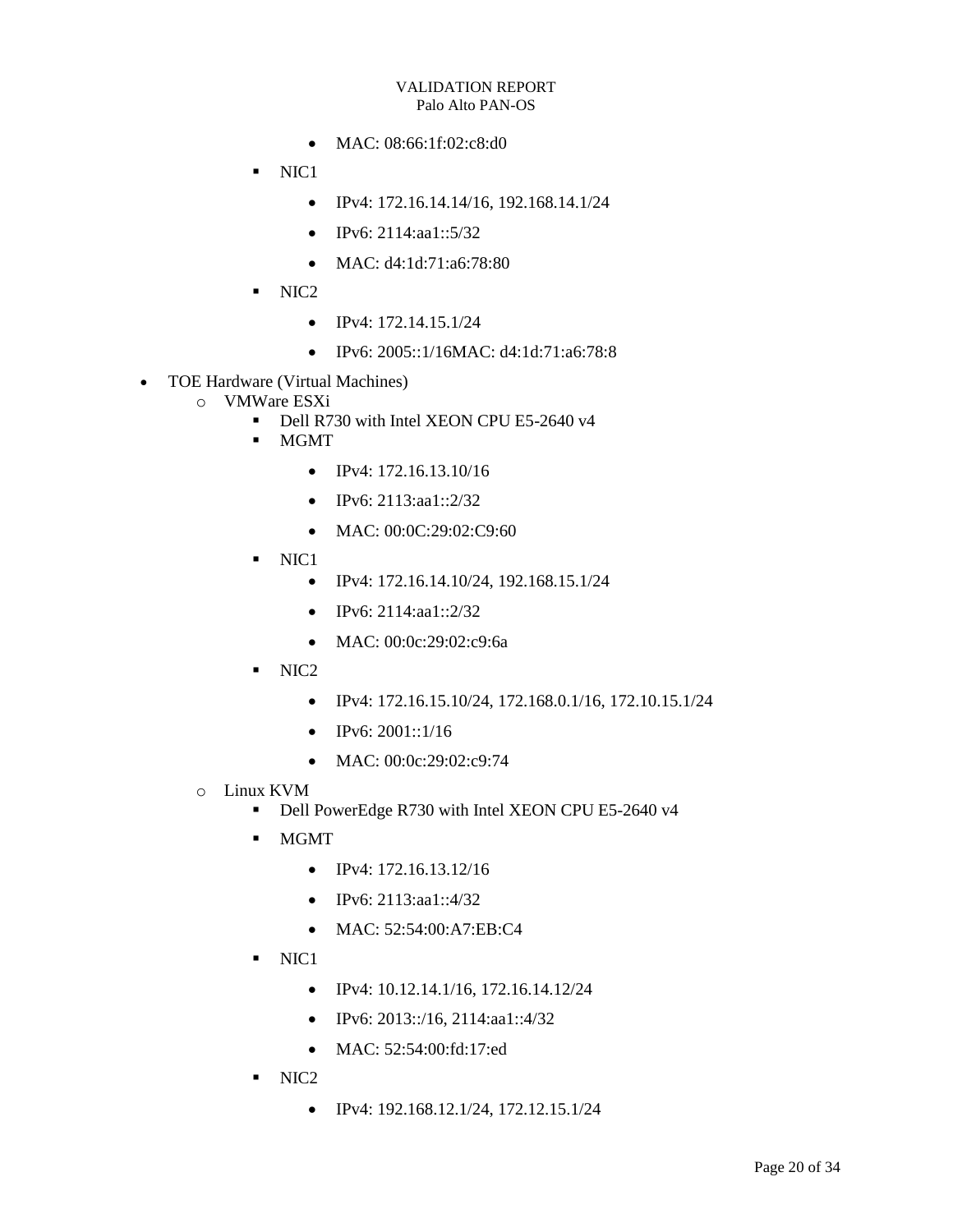- $\bullet$  IPv6: 2003::/16
- MAC: 52:54:00:ad:1a:6d
- o Microsoft Hyper-V
	- Dell PowerEdge R730 with Intel XEON CPU E5-2640 v4
	- Dell PowerEdge R730 with Intel Xeon CPU E5-2640 v4
	- MGMT
		- $\bullet$  IPv4: 172.16.13.11/16
		- IPv6: 2113:aa1::3/32
		- MAC: 00:15:5D:44:C6:03
	- $\blacksquare$  NIC1
		- $\bullet$  IPv4: 10.11.14.1/16, 172.16.14.11/24, 192.168.11.1/24
		- $\bullet$  IPv6: 2114:aa1::3/32
		- MAC: 00:15:5d:44:c6:0f
	- NIC2
		- $\bullet$  IPv4: 172.11.15.1/24
		- $\bullet$  IPv6: 2002::1/16, 2012::1/16
		- $\bullet$  MAC: 00:15:5d:44:c6:10
- TOE Software
	- o PAN-OS v9.0.9-h1
- Additional Environment Hardware
	- o TLSS.leidos.ate
		- $IPv4: 172.16.0.25/16$
		- MAC: 00:50:56:b1:66:0b
	- o Kali Linux #1
		- Used for firewall testing through Ostinator and Python tools.
		- IP/MACs generated by ostinator and varies as needed for Firewall testing.
		- MAC: 5c:26:0a:88:91:f2
	- o Kali Linux #2
		- Used for firewall testing through Ostinator and Python tools.
		- **IP/MACs** generated by ostinator and varies as needed for Firewall testing.
		- MAC: 28:00:03:0E:48:1F
	- o Syslog1.leidos.ate
		- **IPv4: 172.16.0.30/16**
		- $\blacksquare$  IPv6: 2113:aa1::25/32
		- MAC: d2:14:05:39:ea:63
	- o Windows 10 Client
		- **IPV4: 172.168.1.15/16**
		- **MAC: F0-92-1C-58-E3-C1**
	- o ipsec1.leidos.ate
		- IPv4: 172.16.0.35/16, 35.16.0.0/24 (Protected by IPSEC)
		- MAC: fa:40:2a:86:0e:12
	- o ipsec2.leidos.ate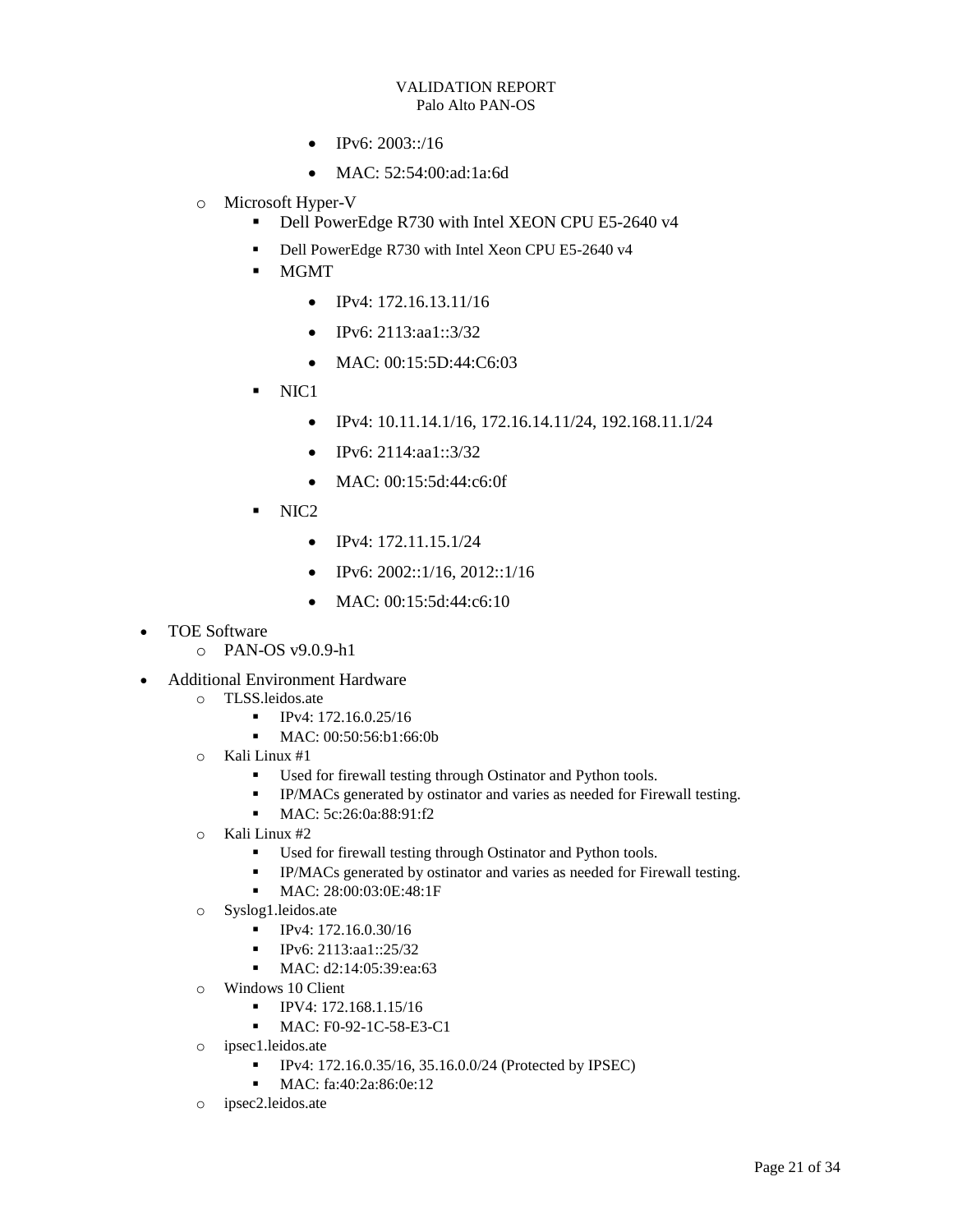- **IPv4: 172.16.0.36/16**
- **MAC:** 00:50:56:b1:b3:2d
- o revocation1.leidos.ate
	- **IPv4: 172.16.1.70/16**
	- MAC: 02:23:72:fe:f4:f2

The evaluation team followed the installation and configuration procedures documented in the product guidance to install the TOE in the test environment.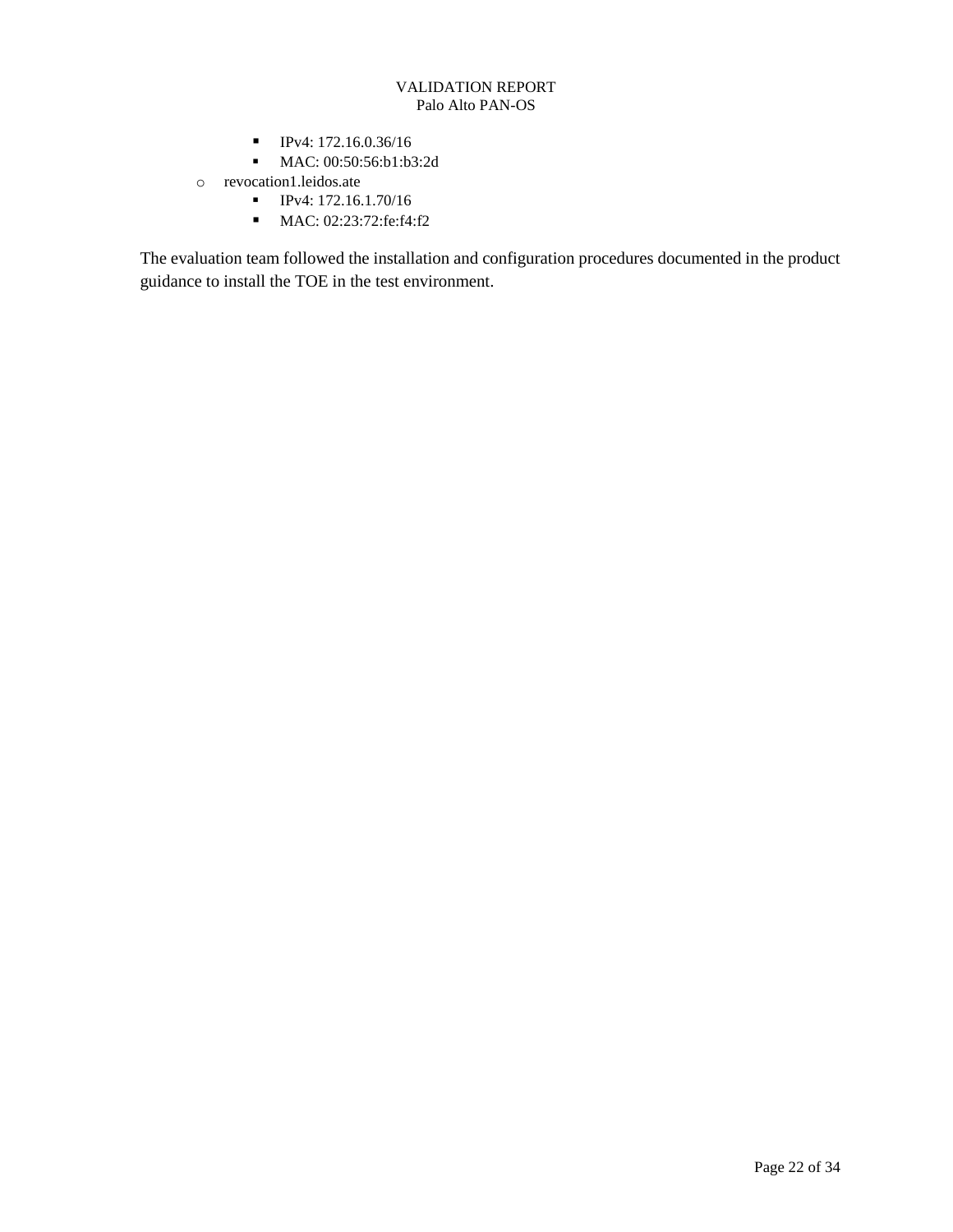## <span id="page-26-0"></span>**9 TOE Evaluated Configuration**

### <span id="page-26-1"></span>**Evaluated Configuration**

The TOE, Palo Alto Networks PA-220 Series, PA-800 Series, PA-3000 Series, PA-3200 Series, PA-5200 Series, PA-7000 Series, and VM Series Next-Generation Firewall with PAN-OS 9.0, consists of the hardware and software components listed below that must be configured in accordance with the Common Criteria Addendum described in Section 7:

- Hardware appliance-includes the physical port connections on the outside of the appliance cabinet and a time clock that provides the time stamp used for the audit records.
- Virtualized Firewalls installed on specified hardware the VM-Series supports the exact same next-generation firewall and advanced threat prevention features available in the physical form factor appliances, allowing an administrator to safely enable applications flowing into, and across your private, public and hybrid cloud computing environments. The VM software and the appliances are both included in the TOE. The time clock, as well as CPU, ports, etc., are provided by VM environment (hypervisor) hosting the PAN-OS VMs. VMs are deployed in the system using Intel CPUs.
- PAN-OS v9.0.9-h1 the software/firmware component that runs the appliance. For VMs PAN-OS is software and for hardware appliances PAN-OS is firmware. PAN-OS is built on top of a Linux kernel and runs along with NGINX (the web server that Palo Alto Networks uses), crond, syslogd, and various vendor-developed applications that implement PAN-OS capabilities. PAN-OS provides the logical interfaces for network traffic. PAN-OS runs on both the Control Plane and the Data Plane and provides all firewall functionalities provided by the TOE, including the threat prevention capabilities as well as the identification and authentication of users and the management functions. PAN-OS provides unique functionality on the two planes based on the applications that are executing. The Control Plane provides a GUI Web management interface to access and manage the TOE functions and data. The Data Plane provides the external interface between the TOE and the external network to monitor network traffic so that the TSF can enforce the TSF security policy.

The physical boundary of the TOE comprises the firewall appliance (PA-220, PA-220R, PA-820, PA-850, PA-3020, PA-3050, PA-3060, PA-3220, PA-3250, PA-3260, PA-5220, PA-5250, PA-5260, PA-5280, PA-7050, and PA-7080); and the virtual appliances on specified hardware in the VM-Series VM-50, VM-100, VM-200, VM-300, VM-500, VM-700, VM-1000-HV. The next-generation firewall models differ in their performance capability, but they provide the same security functionality.

Virtual systems are supported by default (without an additional license) on the PA-3020, PA-3050, PA-3060, PA-3220, PA-3250, PA-3260, PA-5220, PA-5250, PA-5260, PA-5280, PA-7050, and PA-7080. The PA-220 and PA-800 cannot support virtual systems. Virtual systems specify a collection of physical and logical firewall interfaces that should be isolated. Each virtual system contains its own security policy and its own set of logs that will be kept separate from all other virtual systems.

The firewall appliance attaches to a physical network and includes the following ports and processors:

- PA-220: 8 RJ-45 10/100/1000 ports for network traffic (Ethernet ports); 1 RJ-45 port to access the device GUI through an Ethernet interface (management ports); and 1 RJ-45 port for connecting a serial console (management console port); 1 USB, and 1 Micro USB Console. Processor: Cavium Octeon CN7130 MIPS64 (DP/MP)
- PA-220R: 6 RJ-45 10/100/1000 ports for network traffic (Ethernet ports); 1 RJ-45 port to access the device GUI through an Ethernet interface (management ports); and 1 RJ-45 port for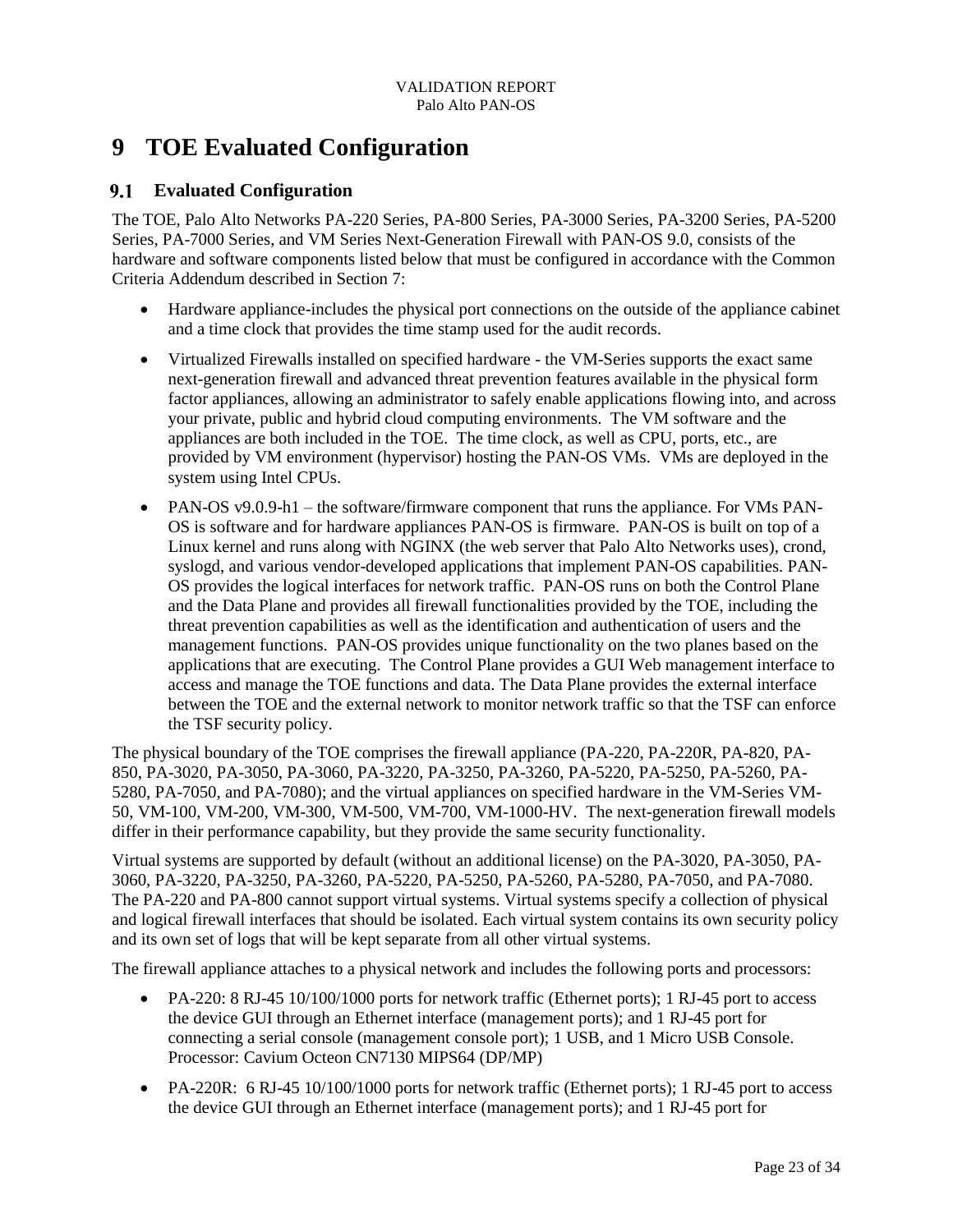connecting a serial console (management console port). Processor: Cavium Octeon CN7130 MIPS64 (DP/MP)

- PA-820: 4 RJ-45 10/100/1000 ports for network traffic (Ethernet ports); 8 Small Form-Factor Pluggable (SFP) Gbps ports for network traffic; 1 RJ-45 port to access the device GUI through an Ethernet interface (management ports); and 1 RJ-45 port for connecting a serial console (management console port); 1 USB, and 1 Micro USB Console. Processor: Cavium Octeon CN7240 MIPS64 (DP/MP)
- PA-850: 4 RJ-45 10/100/1000 ports for network traffic (Ethernet ports);  $4/8$  SFP;  $0/4$  SFP+ connectors for network traffic; 1 RJ-45 port to access the device GUI through an Ethernet interface (management ports); and 1 RJ-45 port for connecting a serial console (management console port); 1 USB, and 1 Micro USB Console. Processor: Cavium Octeon CN7240 MIPS64 (DP/MP)
- PA-3020/PA-3050: 12 RJ-45 10/100/1000 ports for network traffic (Ethernet ports); 8 Small Form-Factor Pluggable (SFP) Gbps ports for network traffic, 1 RJ-45 port to access the device GUI through an Ethernet interface (management ports); 1 RJ-45 port for connecting a serial console (management console port); and 2 RJ-45 ports for high-availability (HA) control and synchronization. Processor: Cavium Octeon CN6335 MIPS64 (DP) / Intel Celeron P4505 (MP)
- PA-3060: 8 RJ-45 10/100/1000 ports for network traffic (Ethernet ports); 8 Small Form-Factor Pluggable (SFP) Gbps ports for network traffic, 1 RJ-45 port to access the device GUI through an Ethernet interface (management ports); 1 RJ-45 port for connecting a serial console (management console port); and 2 RJ-45 ports for high-availability (HA) control and synchronization. Processor: Cavium Octeon CN6335 MIPS64 (DP) / Intel Celeron P4505 (MP)
- PA-3220/PA-3250: 12 RJ-45 10/100/1000 ports for network traffic. 8 Small Form-Factor Pluggable (SFP) ports for network traffic. 1 RJ-45 port to access the device management interfaces through an Ethernet interface. 1 RJ-45 port for connecting a serial console. 2 RJ-45 ports for high-availability (HA) control and synchronization. Processor: Cavium Octeon CN7350 MIPS64 (DP) / Intel Pentium D1517 (MP)
- PA-3260: 12 RJ-45 10/100/1000 ports for network traffic. 8 Small Form-Factor Pluggable (SFP) ports for network traffic. 1 RJ-45 port to access the device management interfaces through an Ethernet interface. 1 RJ-45 port for connecting a serial console. 2 RJ-45 ports for high-availability (HA) control and synchronization. Processor: Cavium Octeon CN7360 MIPS64 (DP) / Intel Pentium D1517 (MP)
- PA-5220: 4 100/1000/10G Cu, 16 1G/10G SFP/SFP+, 4 40G QSFP+ for network traffic; 2 RJ-45 port to access the device management interfaces through an Ethernet interface; 1 RJ-45 port for connecting a serial console, 1 40G QSFP+ HA for high-availability (HA) control and synchronization. Processor: Cavium Octeon CN7885 MIPS64 (DP) / Intel Xeon D1548 (MP)
- PA-5250: 4 100/1000/10G Cu, 16 1G/10G SFP/SFP+, 4 40G/100G OSFP28 for network traffic; 2 RJ-45 port to access the device management interfaces through an Ethernet interface; 1 RJ-45 port for connecting a serial console, 1 40G/100G QSFP28 for high-availability (HA) control and synchronization. Processor: Cavium Octeon CN7890 MIPS64 (DP) / Intel Xeon D1567 (MP)
- PA-5260/PA-5280: 4 100/1000/10G Cu, 16 1G/10G SFP/SFP+, 4 40G/100G QSFP28 for network traffic; 2 RJ-45 port to access the device management interfaces through an Ethernet interface; 1 RJ-45 port for connecting a serial console, 1 40G/100G QSFP28 for high-availability (HA) control and synchronization. Processor: Cavium Octeon CN7890 MIPS64 (DP) / Intel Xeon D1567 (MP)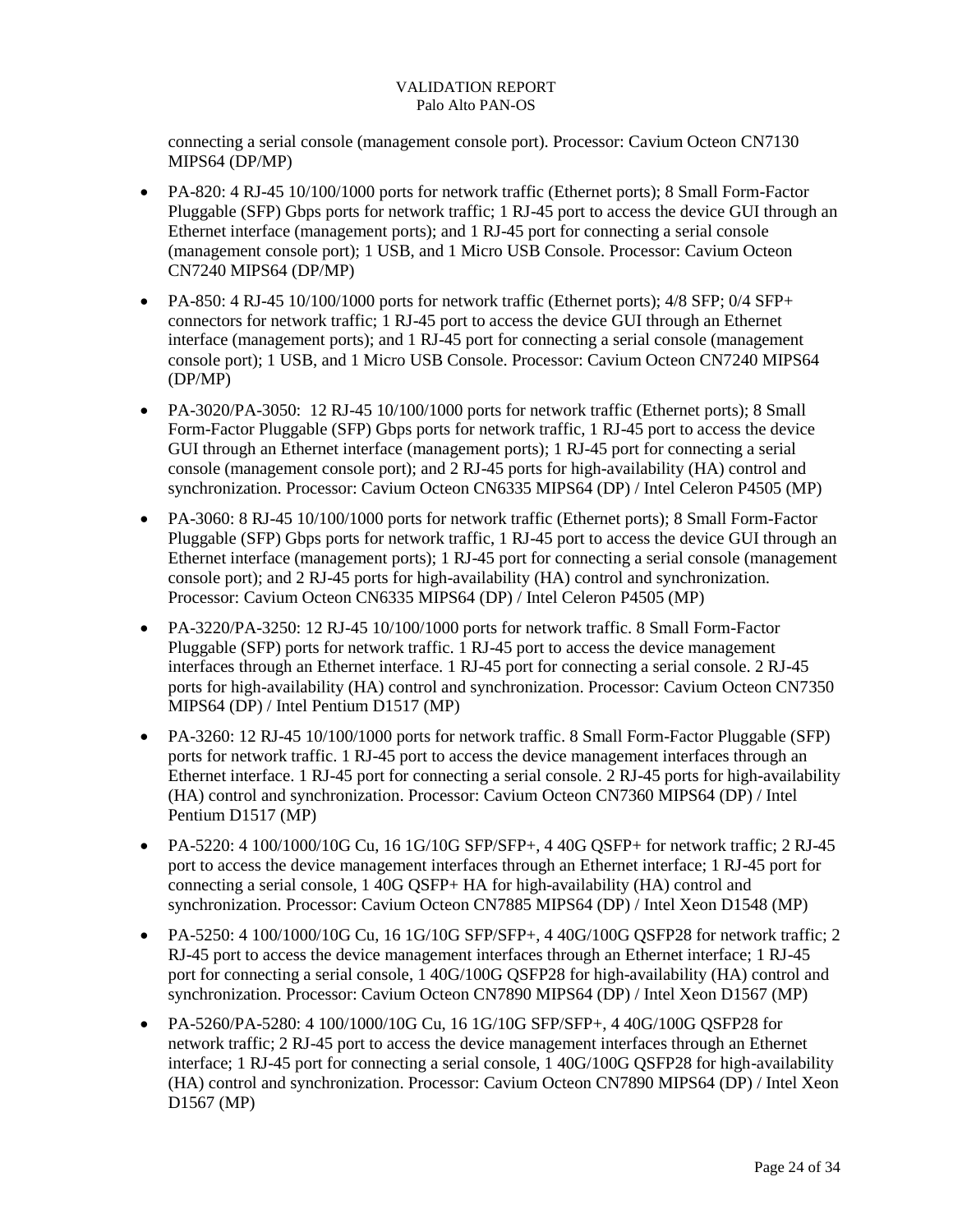- PA-7050: 12 gig copper ports for network traffic, 8 Small Form-Factor Pluggable (SFP) ports for network traffic and 4 SFP+ ports for network traffic per blade OR 2 Quad Small Form-Factor Pluggable (QSFP) for network traffic per blade and 12 SFP+ ports for network traffic per blade (6 blades max). 1 RJ-45 port to access the device management interfaces through an Ethernet interface. 1 RJ-45 port for connecting a serial console. 2 QSFP ports for high-availability (HA) control and synchronization. Processor: Cavium Octeon CN6880 MIPS64 (DP) / Intel Core i7- 2715 (MP)
- PA-7080: 12 gig copper ports for network traffic, 8 Small Form-Factor Pluggable (SFP) ports for network traffic and 4 SFP+ ports for network traffic per blade OR 2 Quad Small Form-Factor Pluggable (QSFP) for network traffic per blade and 12 SFP+ ports for network traffic per blade (10 blades max). 1 RJ-45 port to access the device management interfaces through an Ethernet interface. 1 RJ-45 port for connecting a serial console. 2 QSFP ports for high-availability (HA) control and synchronization. Processor: Cavium Octeon CN6880 MIPS64 (DP) / Intel Core i7- 2715 (MP)

In the evaluated configuration, the TOE can be managed by:

 A computer either directly connected or remotely connected to the Management port via an RJ-45 Ethernet cable. The Management port is an out-of-band management port that provides access to the GUI/API via HTTPS or CLI via SSH. The computer is part of the operational environment and required to have a web browser (for accessing the GUI) and SSH client (for accessing the CLI).

Traffic logs, which record information about each traffic flow or problems with the network traffic, are logged locally by default. However, the product offers the capability to send the logs as SNMP traps, Syslog messages, or email notifications. Traffic logging and the use of email notifications and the SNMP and SMTP servers have not been subject to testing in the evaluated configuration.

The operational environment includes the following:

- Syslog server,
- VPN gateway peer(s)
- Palo Alto Networks Panorama or Wildfire appliances
- Palo Alto Networks Global Protect or UIA application
- Workstation
	- o Web browsers Internet Edge (Release 42 or later), Firefox (version 66.0.5 or later), Safari (version 12.0.3 or later on Mac, and version 5.1.7 or later on Windows and iOS), and Chrome (version 74 or later) browser.
	- o SSHv2 client

The operational environment includes a domain controller and the User Identification Agent is installed on one or more PCs in the operational environment and is supported on Windows Server 2008 32-bit and 64-bit, Windows Server 2012, and Windows Server 2012 R2.

### <span id="page-28-0"></span>**Excluded Functionality**

The list below identifies features or protocols that are not evaluated or must be disabled, and the rationale why. Note that this does not mean the features cannot be used in the evaluated configuration (unless explicitly stated so). It means that the features were not evaluated and/or validated by an independent third party and the functional correctness of the implementation is vendor assertion. Evaluated functionality is scoped exclusively to the security functional requirements specified in Security Target.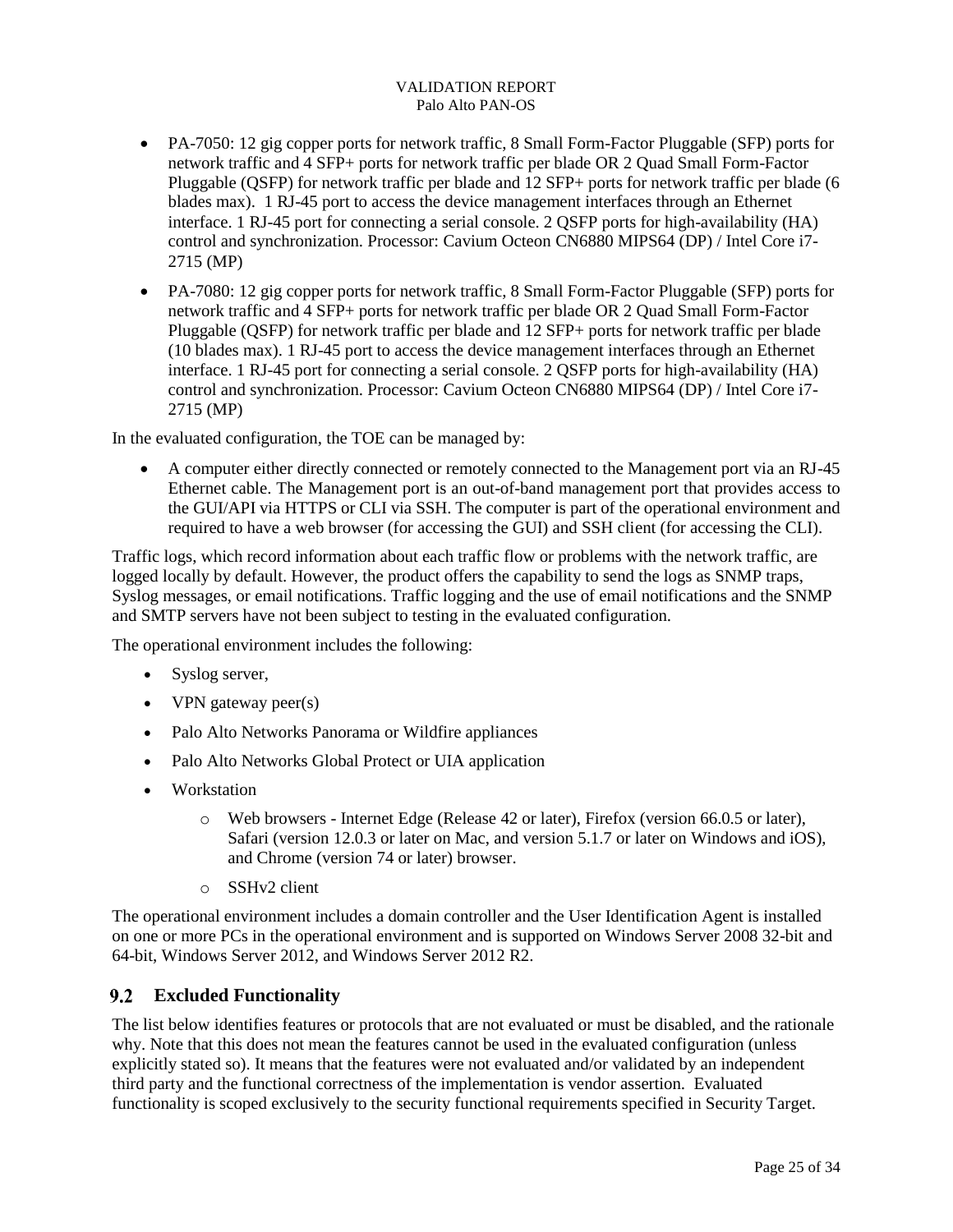In particular, only the following protocols implemented by the TOE have been tested, and only to the extent specified by the security functional requirements: TLS, HTTPS, SSH, IKE/IPsec. The features below are out of scope.

<span id="page-29-0"></span>

| Feature                                                                                             | Description                                                                                                                                                                                                                                                                           |
|-----------------------------------------------------------------------------------------------------|---------------------------------------------------------------------------------------------------------------------------------------------------------------------------------------------------------------------------------------------------------------------------------------|
| Telnet and HTTP Management<br>Protocols                                                             | Telnet and HTTP are disabled by default and cannot be<br>enabled in the evaluated configuration. Telnet and HTTP are<br>insecure protocols which allow for plaintext passwords to be<br>transmitted. Use SSH, IPsec, and HTTPS only as the<br>management protocols to manage the TOE. |
| <b>External Authentication Servers</b>                                                              | The NDcPP does not require external authentication servers.                                                                                                                                                                                                                           |
| <b>Shell and Console Access</b>                                                                     | The shell and console access is only allowed for pre-<br>operational installation, configuration, and post-operational<br>maintenance and trouble shooting.                                                                                                                           |
| TLS and SSH Decryption<br>Policies                                                                  | The TLS and SSH decryption policies are not evaluated and<br>therefore, these features are out of scope.                                                                                                                                                                              |
| Anti-Virus, Anti-Spyware,<br><b>Anti-Malware Security Policies</b>                                  | The Anti-Virus, Anti-Spyware, Anti-Malware security<br>policies (i.e., profiles) are not evaluated and therefore, there<br>features are out of scope.                                                                                                                                 |
| File Blocking, DLP, and URL<br><b>Filtering Security Policies</b>                                   | The File Blocking, DLP (Data Loss Prevention), and URL<br>Filtering security policies/profiles are not evaluated and<br>therefore, these features are out of scope.                                                                                                                   |
| API request over HTTP                                                                               | By default, the TOE supports API requests over HTTPS or<br>HTTPS tunneled over IPsec. API request over HTTP is<br>disabled and cannot be enabled in the evaluated<br>configuration.                                                                                                   |
| Any features not associated<br>with SFRs in claimed [NDcPP],<br>[FW-Module], and [VPNGW-<br>Module] | NDcPP forbids adding additional requirements to the Security<br>Target (ST). If additional functionalities or products are<br>mentioned in the ST, it is for completeness only.                                                                                                       |

## **Table 2 Excluded Features**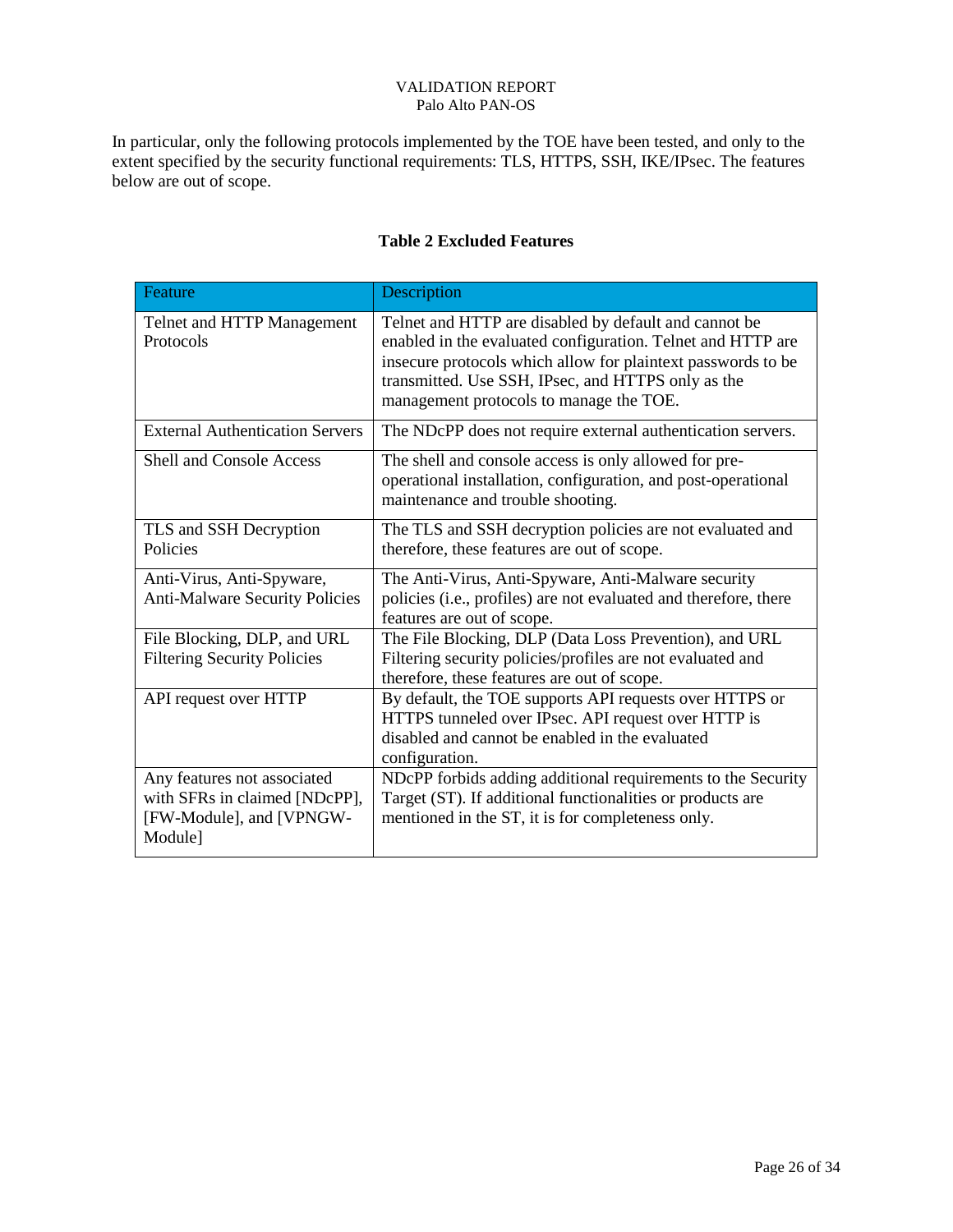## <span id="page-30-0"></span>**10 Results of the Evaluation**

The results of the assurance requirements are generally described in this section and are presented in detail in the proprietary Evaluation Technical Report (ETR).

A verdict for an assurance component is determined by the resulting verdicts assigned to the corresponding evaluator action elements. The evaluation was conducted based upon CC version 3.1 rev 5 and CEM version 3.1 rev 5. The evaluation determined the Palo Alto Networks PA-220 Series, PA-800 Series, PA-3000 Series, PA-3200 Series, PA-5200 Series, PA-7000 Series, and VM Series Next-Generation Firewall with PAN-OS 9.0 to be Part 2 extended, and meets the SARs contained in the PP. Additionally the evaluators performed the Assurance Activities specified in the NDcPP.

## <span id="page-30-1"></span>**Evaluation of Security Target (ASE)**

The evaluation team applied each ASE CEM work unit. The ST evaluation ensured the ST contains a description of the environment in terms of policies and assumptions, a statement of security requirements claimed to be met by the Palo Alto Networks PA-220 Series, PA-800 Series, PA-3000 Series, PA-3200 Series, PA-5200 Series, PA-7000 Series, and VM Series Next-Generation Firewall with PAN-OS 9.0 that are consistent with the Common Criteria, and product security function descriptions that support the requirements. Additionally, the evaluator performed an assessment of the Assurance Activities specified in the NDcPP v2.1, the PP-Module for Stateful Traffic Filter Firewalls, and the PP-Module for Virtual Private Network (VPN) Gateways.

The validators reviewed the work of the evaluation team and found that sufficient evidence and justification was provided by the evaluation team to confirm that the evaluation was conducted in accordance with the requirements of the CEM, and that the conclusion reached by the evaluation team was justified.

## <span id="page-30-2"></span>**Evaluation of Development Documentation (ADV)**

The evaluation team assessed the design documentation and found it adequate to aid in understanding how the TSF provides the security functions. The design documentation consists of a functional specification contained in the Security Target and Guidance documents. In addition, the evaluator performed the Assurance Activities specified in the NDcPP v2.1, the PP-Module for Stateful Traffic Filter Firewalls, and the PP-Module for Virtual Private Network (VPN) Gateways related to the examination of the information contained in the TOE Summary Specification.

The validators reviewed the work of the evaluation team and found that sufficient evidence and justification was provided by the evaluation team to confirm that the evaluation was conducted in accordance with the requirements of the CEM, and that the conclusion reached by the evaluation team was justified.

## <span id="page-30-3"></span>**Evaluation of Guidance Documents (AGD)**

The evaluation team assessed the design documentation and found it adequate to aid in understanding how the TSF provides the security functions. The design documentation consists of a functional specification contained in the Security Target and Guidance documents. In addition, the evaluator performed the assurance activities specified in the NDcPP v2.1, the PP-Module for Stateful Traffic Filter Firewalls, and the PP-Module for Virtual Private Network (VPN) Gateways related to the examination of the information contained in the operational guidance documents.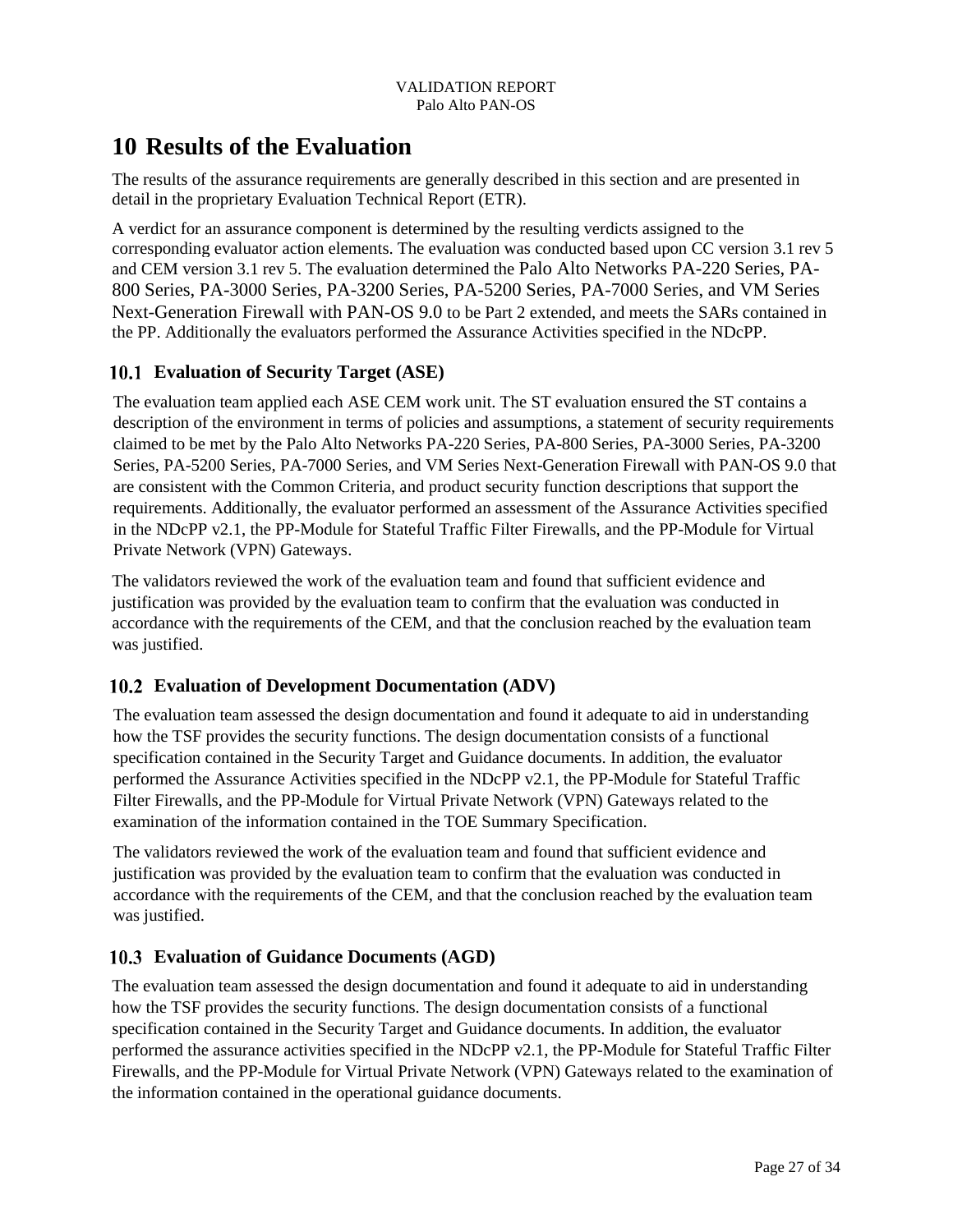The validators reviewed the work of the evaluation team and found that sufficient evidence and justification was provided by the evaluation team to confirm that the evaluation was conducted in accordance with the requirements of the CEM, and that the conclusion reached by the evaluation team was justified.

## <span id="page-31-0"></span>**Evaluation of Life Cycle Support Activities (ALC)**

The evaluation team found that the TOE was adequately identified.

The validators reviewed the work of the evaluation team and found that sufficient evidence and justification was provided by the evaluation team to confirm that the evaluation was conducted in accordance with the requirements of the CEM, and that the conclusion reached by the evaluation team was justified.

### <span id="page-31-1"></span>**Evaluation of Test Documentation and the Test Activity (ATE)**

The evaluation team ran the set of tests specified by the Assurance Activities in the NDcPP v2.1, the PP-Module for Stateful Traffic Filter Firewalls, and the PP-Module for Virtual Private Network (VPN) Gateways and recorded the results in a Test Report, as summarized in the Evaluation Technical Report and Assurance Activities Report.

The validators reviewed the work of the evaluation team and found that sufficient evidence and justification was provided by the evaluation team to confirm that the evaluation was conducted in accordance with the requirements of the CEM, and that the conclusion reached by the evaluation team was justified.

### <span id="page-31-2"></span>**Vulnerability Analysis**

The evaluation team performed a vulnerability analysis following the processes described in the claimed Protection Profiles and using the flaw-hypothesis methodology. This included a search of public vulnerability databases and development of Type 3 flaw hypotheses in accordance with Section A.3 of [6]. The conclusion drawn from the vulnerability analysis is that no residual vulnerabilities exist that are exploitable by attackers with Basic Attack Potential as defined by the Certification Body in accordance with the guidance in the CEM.

The evaluation team performed a public search for vulnerabilities on 7 April 2020, 6 June 2020, and 30 September 2020 and did not discover any public issues with the TOE. The terms used for the search were as follows:

- Router
- $\bullet$  Linux 3.10
- Microarchitectural
- Palo Alto
- PA-220
- $\bullet$  PA-220R
- $\bullet$  PA-820
- PA-850
- PA-3020
- PA-3050
- $P_{A-3060}$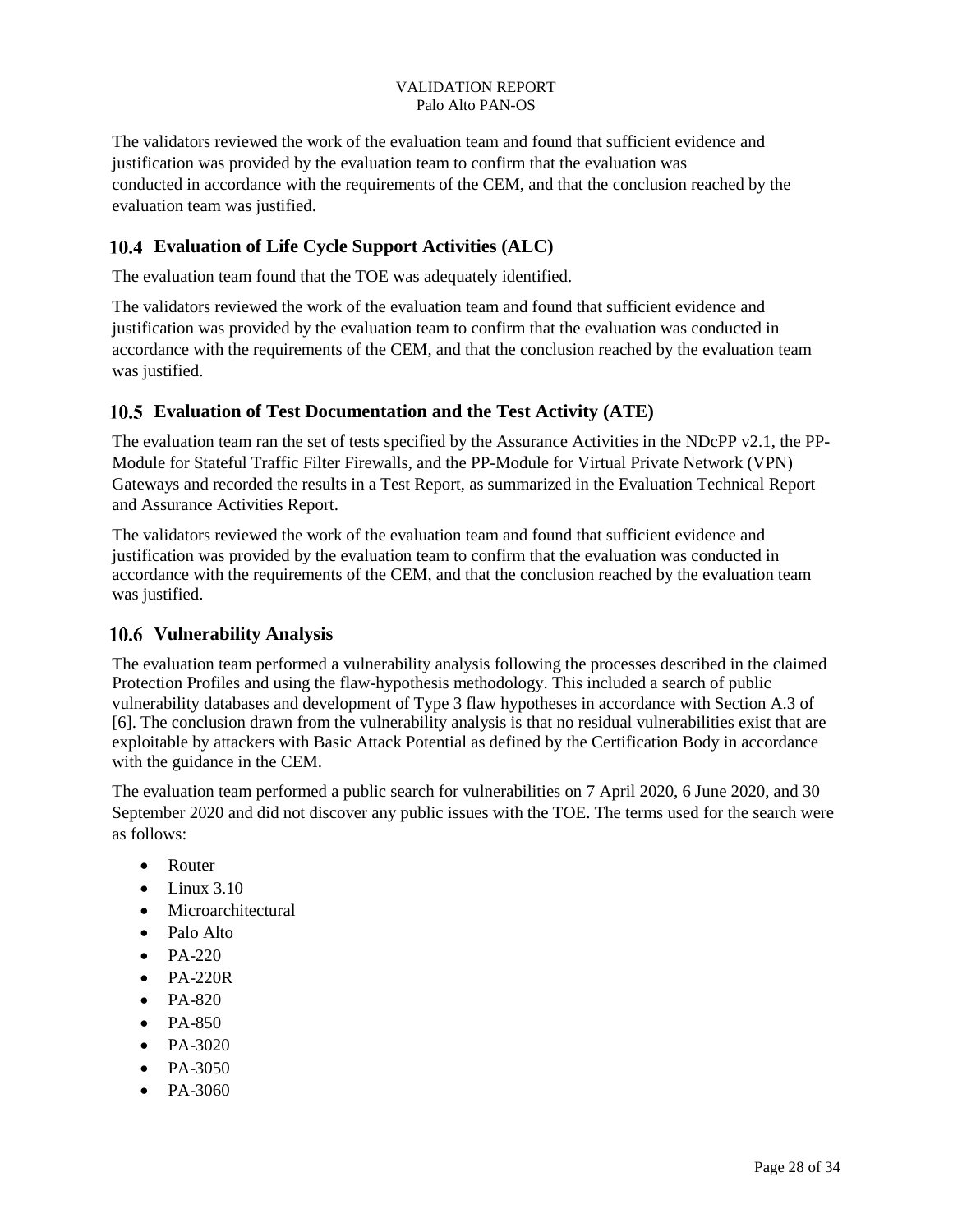- PA-3220
- $P_{A-3250}$
- PA-3260
- $\bullet$  PA-5220
- PA5250
- $P_{A-5260}$
- $\bullet$  PA-5280 -0
- $\bullet$  PAN-OS -102

The evaluator examined sources of information publicly available to identify potential vulnerabilities in the TOE. The sources of the publicly available information are provided below.

- http://web.nvd.nist.gov/view/vuln/search
- https://securityadvisories.paloaltonetworks.com

Fuzz testing was performed against the product in accordance with Assurance Activities and no residual vulnerabilities were uncovered.

The validators reviewed the work of the evaluation team and found that sufficient evidence and justification was provided by the evaluation team to confirm that the vulnerability analysis the was conducted in accordance with the requirements of the CEM, and hat the conclusion reached by the evaluation team was justified.

### <span id="page-32-0"></span>**10.7 Summary of Evaluation Results**

The evaluation team's assessment of the evaluation evidence demonstrates that the claims in the ST are met. Additionally, the evaluation team's test activities also demonstrated the accuracy of the claims in the ST.

The validation team's assessment of the evidence provided by the evaluation team is that it demonstrates that the evaluation team followed the procedures defined in the CEM, and correctly verified that the product meets the claims in the ST.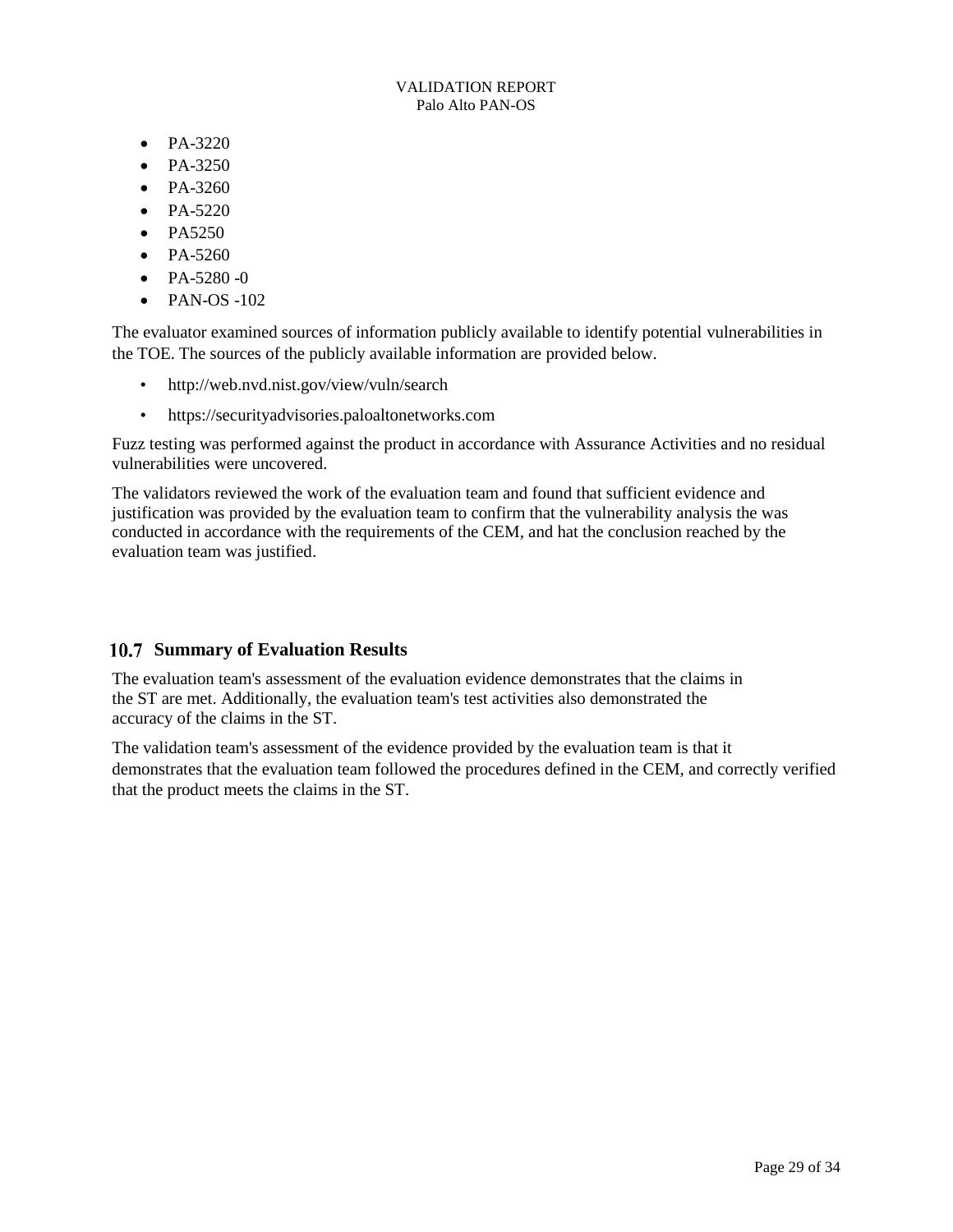## <span id="page-33-0"></span>**11 Validator Comments/Recommendations**

The Palo Alto Networks PA-220 Series, PA-800 Series, PA-3000 Series, PA-3200 Series, PA-5200 Series, PA-7000 Series, and VM Series Next-Generation Firewall with PAN-OS 9.0 provides capabilities that are in addition to those evaluated. The validators suggest that the consumer pay attention to the evaluated configuration of the devices as the functionality that was evaluated was scoped exclusively to the security functional requirements specified in the Security Target. Only the functionality implemented by the SFR's within the Security Target was evaluated.

Of note, traffic logging and the use of email notifications and the SNMP and SMTP servers have not been subject to testing in the evaluated configuration.

Also note, as described in the ST, section 3.2 TOE Description, and earlier in this VR, section 2.2 TOE Description, the VM-Series virtual appliance in the evaluated configuration must be installed on a hardware platform as specified in these two referenced TOE Descriptions. The VM version of the TOE may interoperate with a cloud but it cannot be installed in private, public or hybrid cloud computing environments.

All other functionality provided, to include software, firmware, or hardware that was not part of the evaluated configuration needs to be assessed separately and no further conclusions can be drawn about their effectiveness. The excluded functionality is specified in section 9.2 of this report.

All other items and scope issues have been sufficiently addressed elsewhere in this document.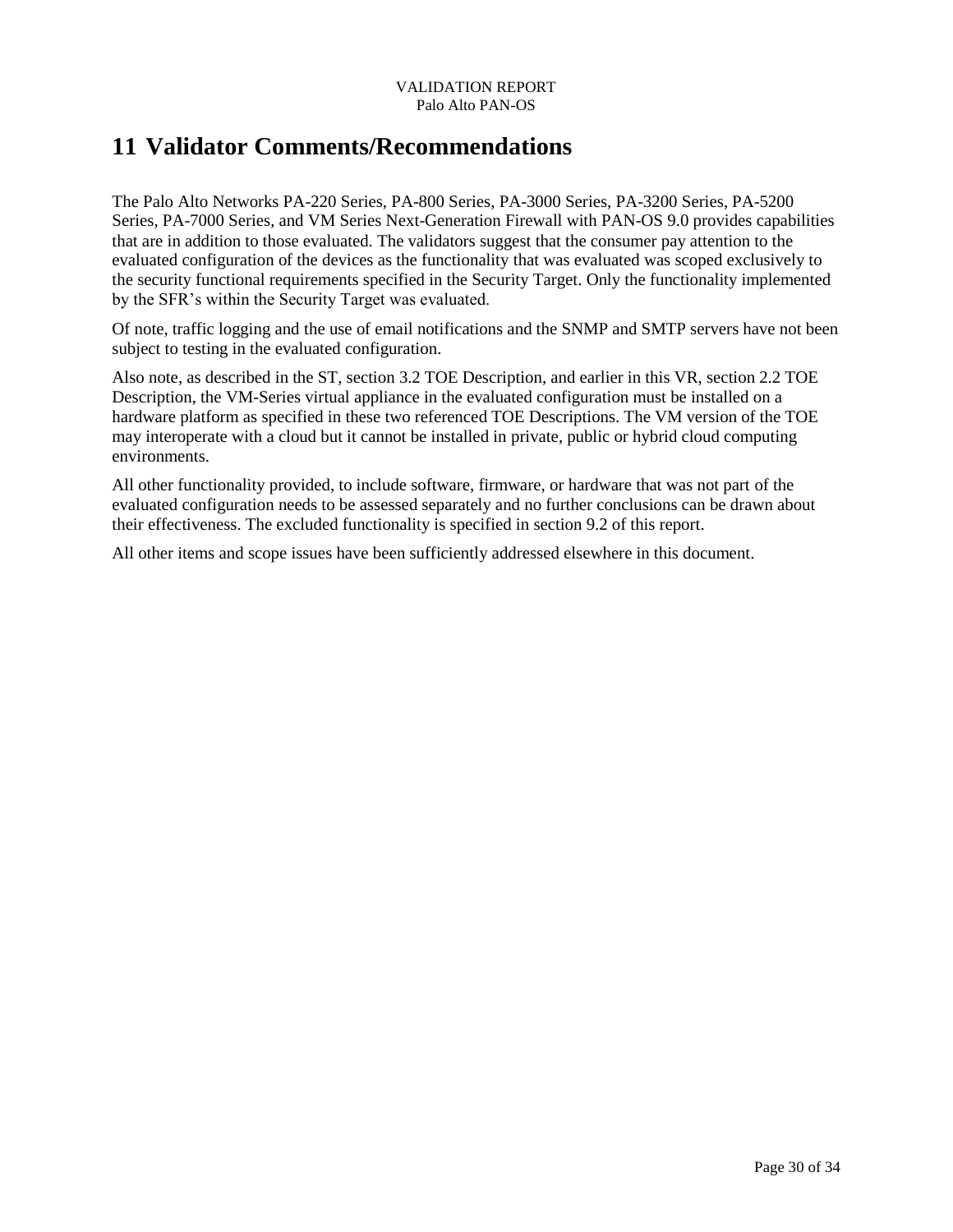## <span id="page-34-0"></span>**12 Annexes**

Not applicable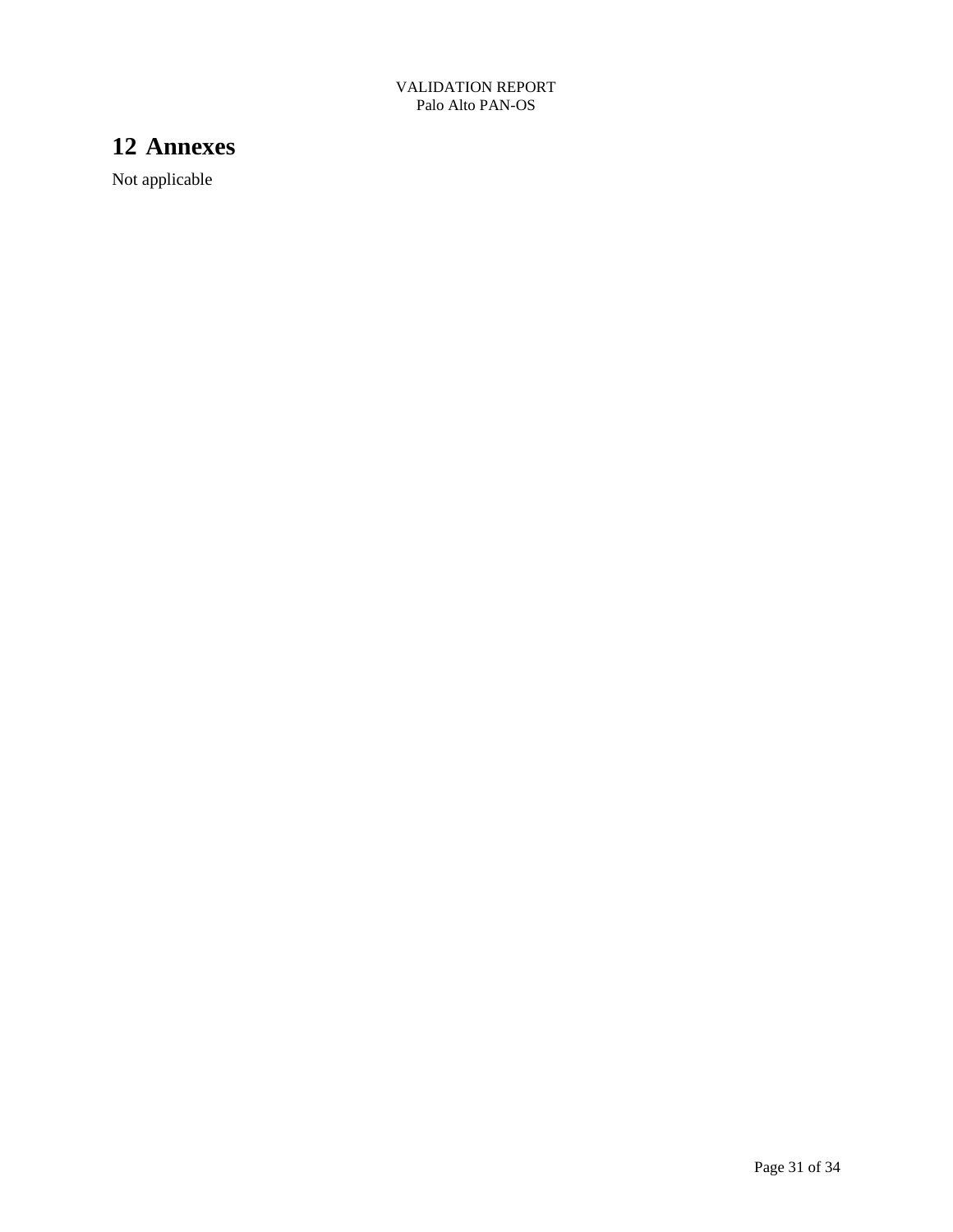## <span id="page-35-0"></span>**13 Security Target**

Palo Alto Networks PA-220 Series, PA-800 Series, PA-3000 Series, PA-3200 Series, PA-5200 Series, PA-7000 Series, and VM Series Next-Generation Firewall with PAN-OS 9.0 Security Target, Version 1.0, September 30, 2020.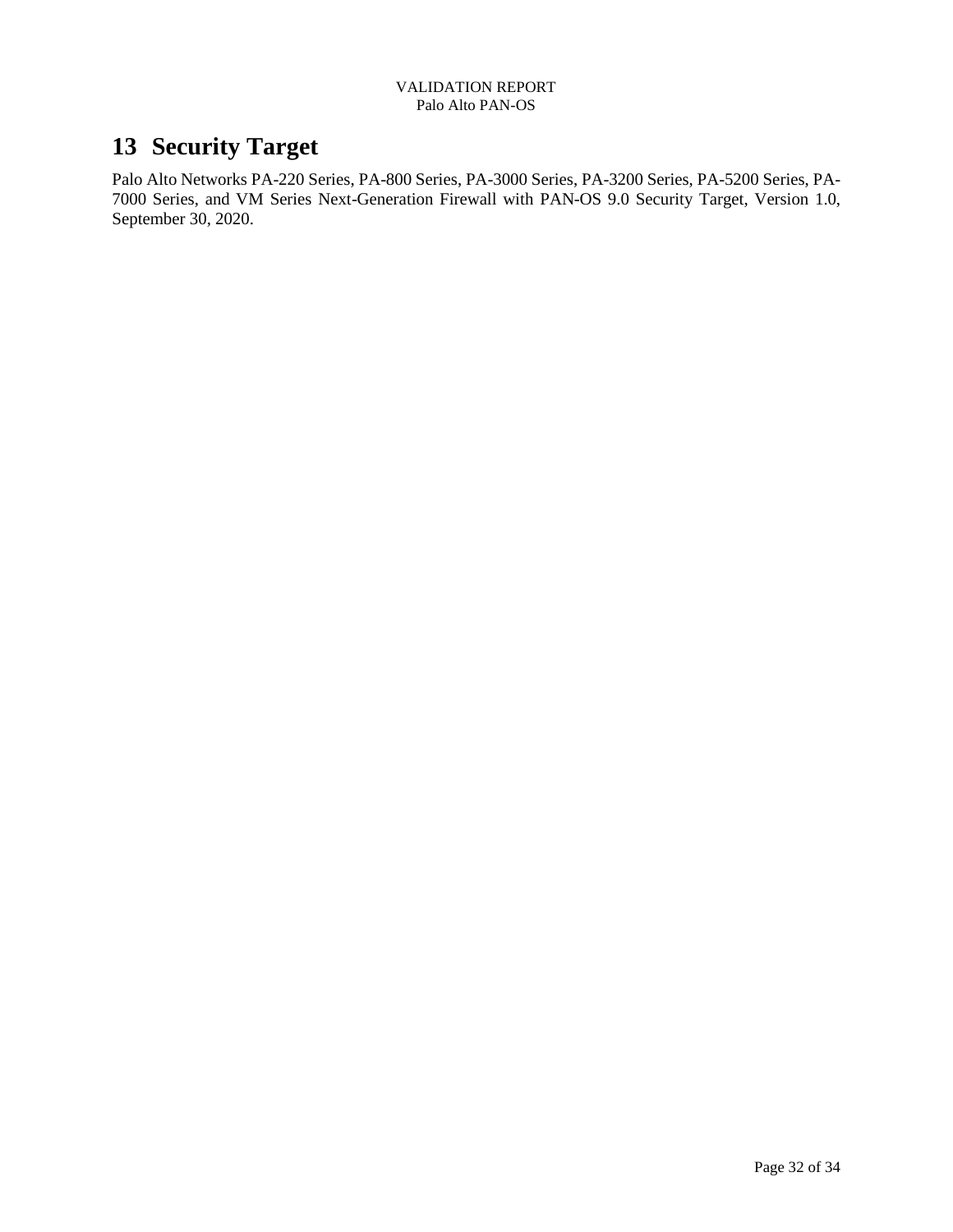## <span id="page-36-0"></span>**14 Glossary**

The following definitions are used throughout this document:

- **Common Criteria Testing Laboratory (CCTL).** An IT security evaluation facility accredited by the National Voluntary Laboratory Accreditation Program (NVLAP) and approved by the CCEVS Validation Body to conduct Common Criteria-based evaluations.
- **Conformance.** The ability to demonstrate in an unambiguous way that a given implementation is correct with respect to the formal model.
- **Evaluation.** The assessment of an IT product against the Common Criteria using the Common Criteria Evaluation Methodology to determine whether or not the claims made are justified; or the assessment of a protection profile against the Common Criteria using the Common Evaluation Methodology to determine if the Profile is complete, consistent, technically sound and hence suitable for use as a statement of requirements for one or more TOEs that may be evaluated.
- **Evaluation Evidence.** Any tangible resource (information) required from the sponsor or developer by the evaluator to perform one or more evaluation activities.
- **Feature.** Part of a product that is either included with the product or can be ordered separately.
- **Target of Evaluation (TOE).** A group of IT products configured as an IT system, or an IT product, and associated documentation that is the subject of a security evaluation under the CC.
- **Validation.** The process carried out by the CCEVS Validation Body leading to the issue of a Common Criteria certificate.
- **Validation Body.** A governmental organization responsible for carrying out validation and for overseeing the day-to-day operation of the NIAP Common Criteria Evaluation and Validation Scheme.